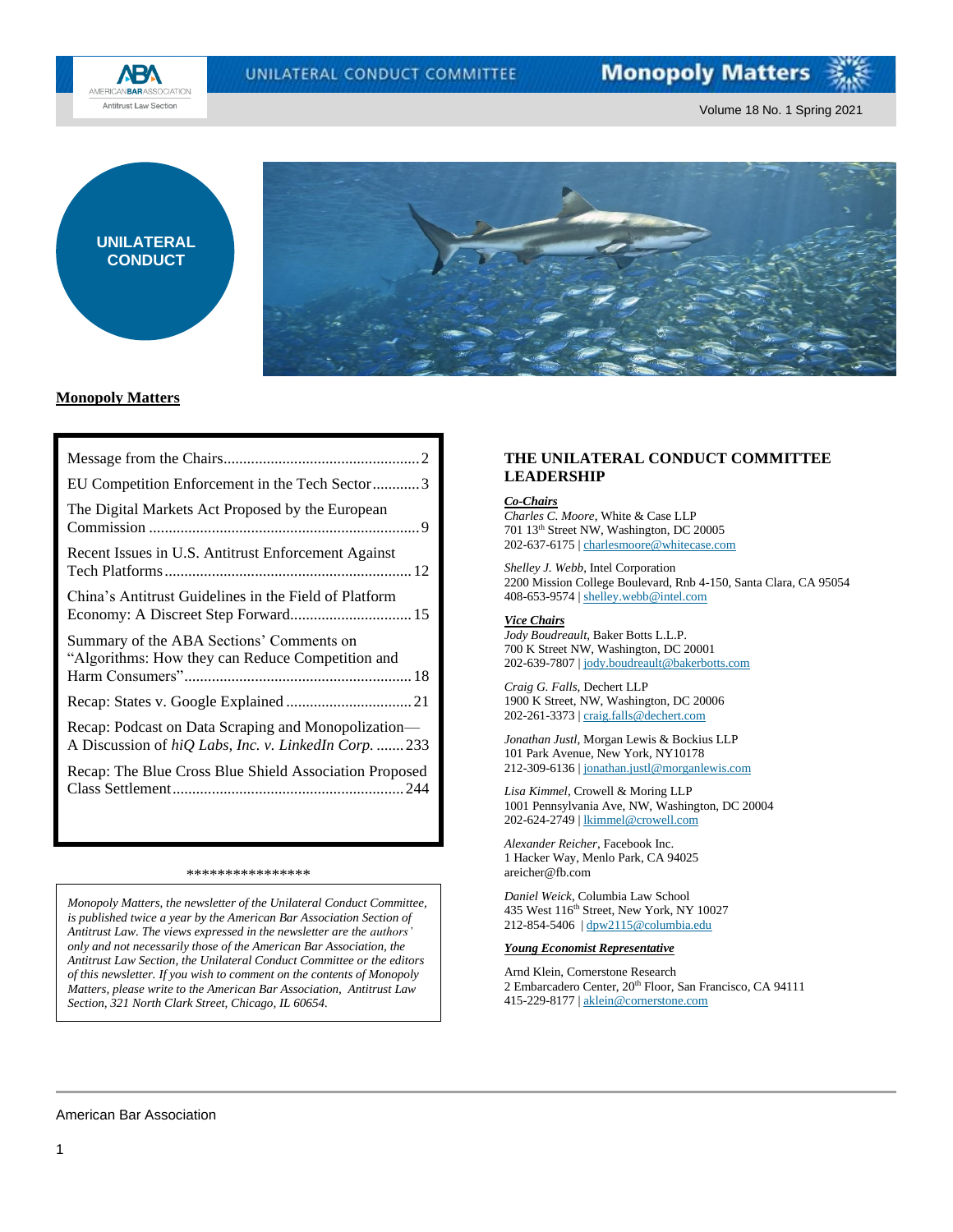

Volume 18 No. 1 Spring 2021

*©Copyright 2021 American Bar Association. All rights reserved. No part of this publication may be reproduced, stored in a retrieval system, or transmitted in any form or by any means, electronic, mechanical, photocopying, recording, or otherwise, without the prior written permission of the publisher. To request permission, contact the ABA's Department of Copyrights and Contracts via [www.americanbar.org/utility/reprint.](http://www.americanbar.org/utility/reprint)*

#### *Young Lawyer Representatives*

Rachel Rasp, Baker Botts L.L.P. 700 K Street NW, Washington, DC 20001 202-639-1309 [| Rachel.rasp@bakerbotts.com](mailto:Rachel.rasp@bakerbotts.com)

# <span id="page-1-0"></span>**Message from the Chairs**

## *Charles Moore and Shelley Webb*

Welcome to the Unilateral Conduct Committee's Spring 2021 Edition of *Monopoly Matters*. We are excited to share a fantastic collection of articles covering monopolization and dominance issues around the globe.

Big tech and new legislative proposals and guidelines feature prominently in this edition, including:

- An overview of past and ongoing European Union abuse of dominance investigations in the technology sector, by Daniel Weick and Rachel Rasp;
- A deep dive on the Digital Markets Act proposed by the European Commission, by Philipp Bongartz;
- A summary of recent developments in U.S. antitrust enforcement against tech platforms, by Daniel Weick;
- A commentary on China's new Antitrust Guidelines in the Field of Platform Economy, by Annie Xue;
- A summary of the Antitrust Law Section and International Law Section's comments on the Competition and Markets Authority's consultation paper "Algorithms: How they can reduce competition and harm consumers," by Aparna Sengupta and Jody Boudreault;
- A recap of the podcast on *States v. Google* presented by the Unilateral Conduct Committee, by Sarah Zhang; and
- A recap of the podcast on data scraping and monopolization presented by the Unilateral Conduct

Committee, discussing *hiQ Labs, Inc. v. LinkedIn Corp.*, by Jonathan Justl.

This edition also includes an article discussing antitrust issues in the healthcare industry:

• A recap of the Unilateral Conduct Committee's seminar explaining the proposed class settlement in *In re Blue Cross Blue Shield Antitrust Litigation*, by Kristina Gliklad.

For future editions, we welcome articles related to monopolization, abuse of dominance, or other unilateral conduct issues. If you have an article to contribute or would like to discuss an idea, please contact our editors, Jody Boudreault and Arnd Klein.

For audio recordings of our committee programs and town hall held earlier this year, please see [https://www.americanbar.org/groups/antitrust\\_law/committees](https://www.americanbar.org/groups/antitrust_law/committees/committee_program_audio/) [/committee\\_program\\_audio/.](https://www.americanbar.org/groups/antitrust_law/committees/committee_program_audio/)

If you would like to help us plan future programs or want to contribute in other ways, please reach out to the Unilateral Conduct Committee leadership.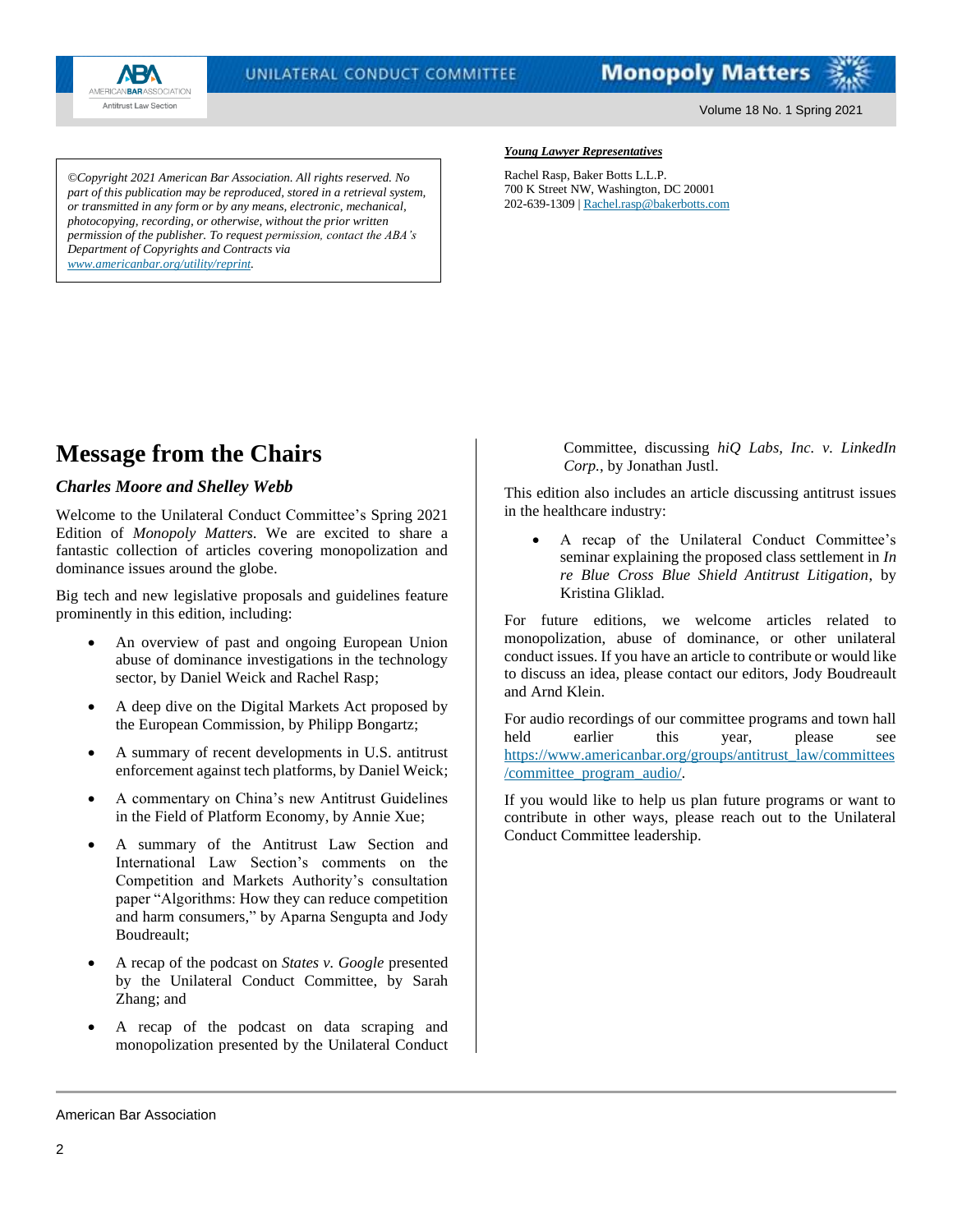



## <span id="page-2-0"></span>**EU Competition Enforcement in the Tech Sector**

*Daniel P. Weick<sup>1</sup> & Rachel Rasp<sup>2</sup>*

## *Introduction*

The aim of this paper is to provide an overview of European Union ("EU") abuse of dominance investigations in the technology industry. It was originally included in the written materials for the American Bar Association Antitrust Law Section's Spring Meeting program, "Tech Firm Conduct: 'Hypercompetitive' or 'Anticompetitive'?" This paper begins by summarizing the applicable EU laws and procedures for antitrust cases, and then reviews a series of enforcement actions from the *Microsoft* case in the 2000s through to the present, concluding with a brief description of proposed legislation directed at tech sector competition.

## *Background on EU Competition Law*

EU competition law flows from two provisions of the Treaty on the Functioning of the European Union ("TFEU"). TFEU Article 101 prohibits "all agreements between undertakings, decisions by associations of undertakings and concerted practices which may affect trade between Member States and which have as their object or effect the prevention, restriction or distortion of competition within the internal market[.]"<sup>3</sup> TFEU Article 102 prohibits "[a]ny abuse by one or more undertakings of a dominant position within the internal market or in a substantial part of it."<sup>4</sup> The EU has also passed a Merger Control Regulation that prohibits mergers "which would significantly impede effective competition, in the common market or in a substantial part of it, in particular as a result of the creation or strengthening of a dominant position[.]"<sup>5</sup> The cases discussed in this paper generally fall under Article 102.

Primary responsibility for enforcement of these provisions lies with the European Commission, the executive branch of the European Union, though competition authorities of EU member states also have the ability to pursue cases under EU law or analogous member-state laws.<sup>6</sup> In an abuse of dominance case, after a preliminary assessment of the market characteristics and the conduct at issue, the Commission will use information requests and compulsory process to investigate the alleged infringement.<sup>7</sup> If the Commission concludes that an infringement of Article 102 has occurred, it will issue a statement of objections outlining its view of the case and advising the party of the conduct it deems violative.<sup>8</sup> A party faced with a statement of objections can either make binding commitments resolving the Commission's concerns or contest the statement of objections.<sup>9</sup> In contested cases, the party replies to the statement of objections and then may have an oral hearing before an independent Hearing Officer.<sup>10</sup> If, after the hearing, the Commission still believes a violation has occurred, it prepares a final decision stating its conclusions and imposing remedies, which can include prohibitions on future conduct as well as fines of up to 10% of the offending company's annual turnover.<sup>11</sup> The Commission's decision can be appealed to the European General Court and then to the European Court of Justice.<sup>12</sup>

## *Tech-Industry Antitrust Cases and Investigations in the EU*

#### *Microsoft*

In 2004, the European Commission issued a judgment stating that Microsoft had infringed the predecessor provisions to TFEU Article 102 by abusing its dominant market position in PC operating systems through the tying of Windows Media Player with the Windows operating system, and through withholding interoperability information needed for competitors to be able to compete in the work group server operating system market.<sup>13</sup> The judgment was accompanied by a fine of over €497 million and various behavioral remedies preventing Microsoft from engaging in similar conduct.

The decision focused on operating systems for personal computers, work group server operating systems, and media players. Operating systems are the software that control

<sup>&</sup>lt;sup>1</sup> Daniel Weick performed legal services for Google, Qualcomm, and Spotify as an attorney at Wilson Sonsini Goodrich & Rosati, P.C. from March 2011 to August 2020 but has no current relationship with any of the companies mentioned in this summary. Mr. Weick is currently at Columbia University and owns The Law Office of Daniel P. Weick.

<sup>2</sup> Rachel Rasp is an Associate in the Washington, D.C. Antitrust and Competition practice at Baker Botts L.L.P.

<sup>&</sup>lt;sup>3</sup> Consolidated Version of the Treaty on the Functioning of the European Union art. 101, Sept. 5, 2008, 2008 O.J. (C 115) 47, 88-89 (effective Dec. 1, 2009) [hereinafter TFEU].

<sup>4</sup> TFEU art. 102.

<sup>5</sup> Council Regulation (EC) No 139/2004, 2004 O.J. (L 24) 1, 7 (on the control of concentrations between undertakings).

<sup>6</sup> European Commission, "Antitrust: Overview" (Nov. 21, 2014), *available at* [https://ec.europa.eu/competition/antitrust/overview\\_en.html.](https://ec.europa.eu/competition/antitrust/overview_en.html)

 $7 \text{ European Commission, "Antitrust procedures in abuse of dominance (Article 102 TFEU cases)" \text{ (Aug. 16, 2013), available at }$ 102 TFEU cases)" (Aug. 16, 2013), *available at* [https://ec.europa.eu/competition/antitrust/procedures\\_102\\_en.html.](https://ec.europa.eu/competition/antitrust/procedures_102_en.html) 8 *Id.*

<sup>9</sup> *Id*.

<sup>10</sup> *Id*.

<sup>11</sup> *Id*. <sup>12</sup> *Id*.

<sup>13</sup> Case COMP/C-3/37.792— Microsoft Corp., Comm'n Decision, (Mar. 24, 2004) (summary at 2007 O.J. (L 32) 23), (2007), *available at* [https://eur](https://eur-lex.europa.eu/legal-content/EN/TXT/PDF/?uri=CELEX:32007D0053&from=EN)[lex.europa.eu/legal-](https://eur-lex.europa.eu/legal-content/EN/TXT/PDF/?uri=CELEX:32007D0053&from=EN)

[content/EN/TXT/PDF/?uri=CELEX:32007D0053&from=EN.](https://eur-lex.europa.eu/legal-content/EN/TXT/PDF/?uri=CELEX:32007D0053&from=EN)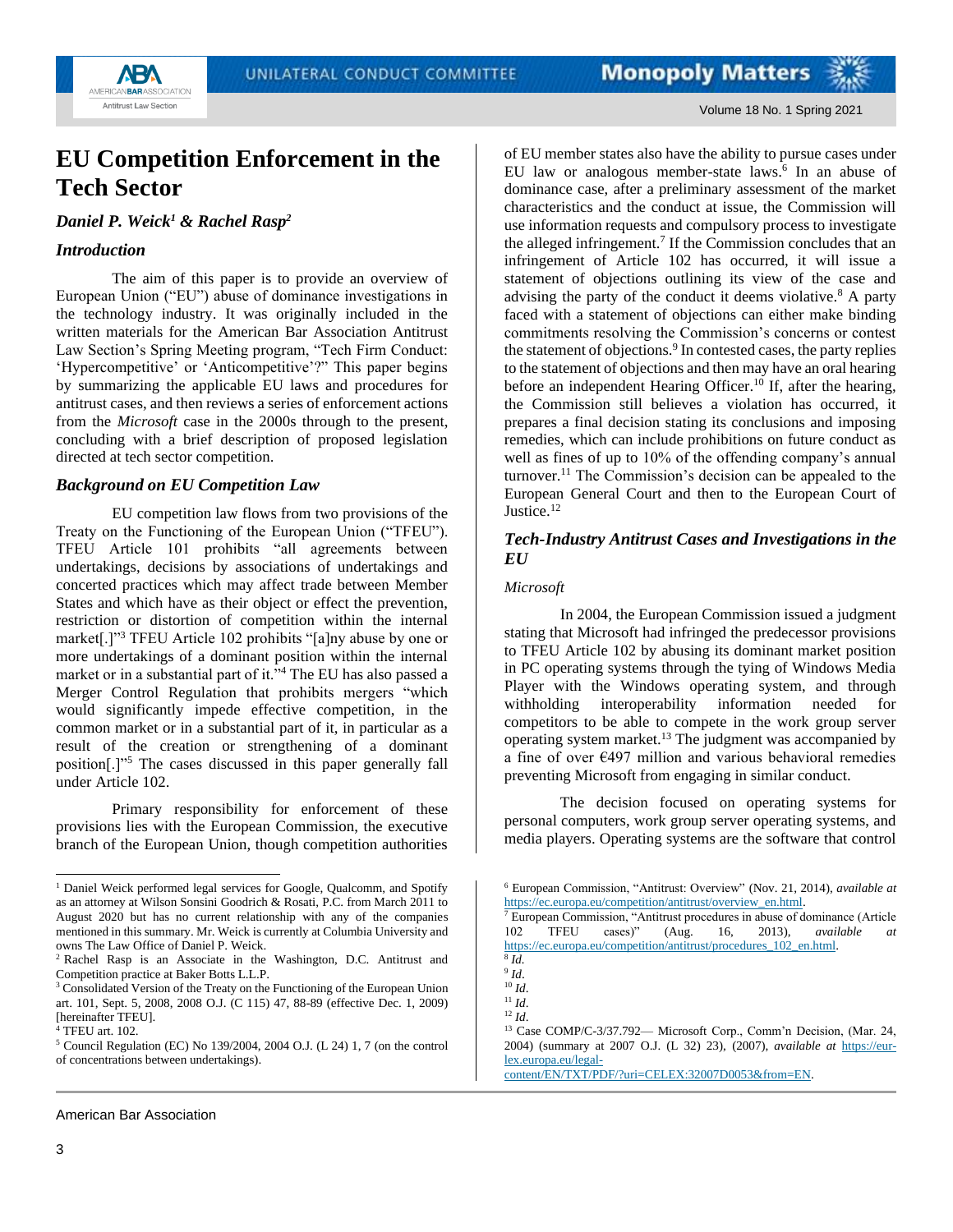

Volume 18 No. 1 Spring 2021

the basic function of personal computers (PCs), and "work group server operating systems" are operating systems that are designed to enable basic services (such as file-sharing and network administration) for office workers. The Commission's decision found that that Microsoft had a dominant position in the market for PC operating systems, with shares of above  $50\%$ ,<sup>14</sup> and had abused that position to prevent competitors in work group server operating systems by refusing to share technical documentation competitors would need to make work group server operating systems that could run on Microsoft's Windows PC operating systems.

The Commission also found in its 2004 decision that Microsoft had abused its dominant position by tying the Windows Media Player, Microsoft's software that allows for the viewing of video and audio files, and the Windows operating system. Applying a four-element tying test, the Commission found that Microsoft's Windows operating system held a dominant market position; Windows Media Player has a distinct product from the Windows operating system; Microsoft did not give customers a choice to obtain Windows without their Windows Media Player; and finally, that bundling the Windows operating system with the Windows Media Player foreclosed competition, because the tying allowed Microsoft to take advantage of its dominant position in operating systems to obtain "unmatched ubiquity"<sup>15</sup> in media players on PCs. In 2007, the EU Court of First Instance (the predecessor to the current-day General Court) confirmed the 2004 decision of the Commission, and required Microsoft to share interoperability information with rivals and to sell a version of Windows that did not have Media Player bundled with it.<sup>16</sup>

The Commission issued a separate Statement of Objections against Microsoft following a subsequent investigation in 2009, alleging that Microsoft was tying its web browser, Internet Explorer, to the Windows operating system, harming competition in the web browser space. <sup>17</sup> To settle the matter, Microsoft and the Commission agreed on a number of behavioral commitments, including having a "Choice Screen" that would allow a consumer to choose what web browser they wish to install with a copy of Windows. The matter was closed without a finding of abuse of a dominant position against Microsoft, but the adoption of the decision containing the commitments was made legally binding on Microsoft for a period of five years extending until 2014.<sup>18</sup>

In 2013, the Commission imposed a  $\epsilon$ 561 million fine on Microsoft for alleged violations of the 2009 commitments, specifically the commitment that required Microsoft to offer a "Choice Screen" to EU consumers. In its Statement of Objections, the Commission stated that the choice screen was enabled beginning in March 2010, but "[f]rom February 2011 until July 2012, millions of Windows users in the EU may not have seen the choice screen."<sup>19</sup> The Commission's view was that Microsoft had failed to roll out the previously utilized choice screen with its release of the Windows 7 Service Pack, starting in February 2011 and continuing until July 2012.<sup>20</sup>

#### *Intel*

The *Intel* case involved allegations that Intel Corporation ("Intel") had used loyalty payments to foreclose rival Advanced Micro Devices Inc. ("AMD") from distribution of x86 central processing units ("CPUs"). According to the European Commission's findings, Intel controlled 70% of the worldwide market for x86 CPUs and sought to maintain its position by granting rebates to the major original equipment manufacturers ("OEMs") for Windows and Linux-based desktop and notebook computers conditioned on the OEMs purchasing all or nearly all of their x86 CPUs from Intel, granting rebates to a leading retailer to only sell computers containing Intel's x86 CPUs, and paying various OEMs to delay launches of computers containing AMD x86 CPUs or to limit distribution of those computers.<sup>21</sup>

After a long investigation, the European Commission issued a decision in 2009 finding that this conduct constituted an abuse of Intel's dominant position and imposing a thenrecord  $\epsilon$ 1.06 billion fine on Intel.<sup>22</sup> Intel appealed to the General Court, which dismissed the appeal and held that Intel's strategy fell into a category of "exclusivity rebate[s]" that "can be categorized as abusive" without any "analysis of the capability of the rebates to restrict competition in light of the circumstances of the case."<sup>23</sup>

On appeal to the Court of Justice, however, Intel found more success. The Advocate General (a formal advisor to the Court of Justice) issued an opinion in 2016 finding that "the

<sup>14</sup> *Id*.

<sup>15</sup> *Id*.

<sup>16</sup> Case T-201/04, Microsoft Corp. v Comm'n, 2007 E.C.R. II-03601 (Ct. First Instance).

<sup>&</sup>lt;sup>17</sup> Press Release, European Comm'n, Antitrust: Commission confirms sending a Statement of Objections to Microsoft on the tying of Internet Explorer to Windows (Jan. 17, 2009).

<sup>18</sup> Press Release, European Comm'n, Antitrust: Commission accepts Microsoft commitments to give users browser choice (Dec. 16, 2009) (IP/09/1941), *available at* [https://ec.europa.eu/commission/presscorner/detail/it/IP\\_09\\_1941.](https://ec.europa.eu/commission/presscorner/detail/it/IP_09_1941)

<sup>&</sup>lt;sup>19</sup> Press Release, European Comm'n Antitrust: Commission sends Statement of Objections to Microsoft on non-compliance with browser choice commitments (Oct. 24, 2012) (IP/12/1149), *available at* (Oct. 24, 2012) (IP/12/1149), *available at* [https://ec.europa.eu/commission/presscorner/detail/en/IP\\_12\\_1149.](https://ec.europa.eu/commission/presscorner/detail/en/IP_12_1149)   $Id.$ 

<sup>21</sup>Case C-413/14P, Intel Corp. v. Comm'n, 2016 ECLI:EU:C:2016:788 Opinion of AG Wahl ¶ 32 ), *available at* [https://eur-lex.europa.eu/legal](https://eur-lex.europa.eu/legal-content/EN/TXT/PDF/?uri=CELEX:62014CC0413&from=EN)[content/EN/TXT/PDF/?uri=CELEX:62014CC0413&from=EN.](https://eur-lex.europa.eu/legal-content/EN/TXT/PDF/?uri=CELEX:62014CC0413&from=EN) <sup>22</sup> *Id*. ¶¶ 30-31.

 $^{23}$  *Id.*  $\sqrt{57}$ .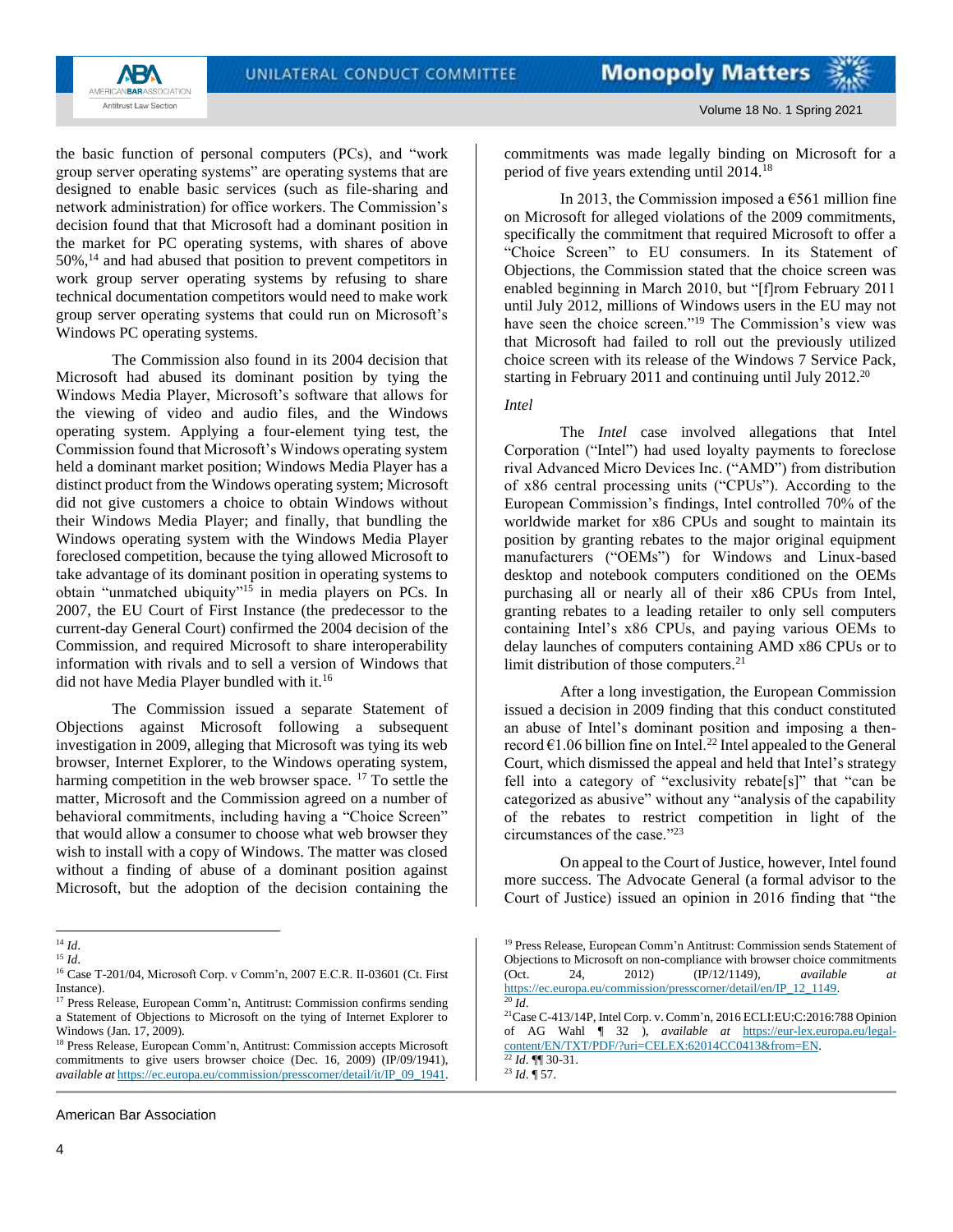

Volume 18 No. 1 Spring 2021

General Court erred in law in considering that 'exclusivity rebates' can be categorized as abusive without an analysis of the capacity of the rebates to restrict competition depending on the circumstances of the case."<sup>24</sup> Rather, the Advocate General advised that Intel's strategy needed to be assessed in light of the full market context, including the "market coverage" of the challenged agreements, the duration of the agreements, the performance of AMD and of market prices, and the validity of the "as efficient competitor" test undertaken by the Commission (which claimed to show that an equally efficient competitor could not have matched Intel's rebates).<sup>25</sup> The Court of Justice agreed with the Advocate General and issued a judgment in 2017 referring the case back to the General Court to determine "whether the rebates at issue are capable of restricting competition[.]"<sup>26</sup> The case remains pending.

#### *Google*

Google LLC ("Google"), now a unit of Alphabet Inc., has faced three separate fines from the European Commission in the last five years. In 2017, the Commission imposed a  $\epsilon$ 2.42 billion fine for Google's conduct in 1) giving "prominent placement to its own comparison shopping service" in Google search results and 2) "demot[ing] rival comparison shopping services in its search results[.]"<sup>27</sup> According to the Commission, "by giving prominent placement only to its own comparison shopping service and by demoting competitors, Google has given its own comparison shopping service a significant advantage compared to rivals."<sup>28</sup>

The Commission followed this action with a record €4.34 billion fine over Google's conduct with respect to the Android mobile operating system. <sup>29</sup> The Commission found that Google "required manufacturers to pre-install the Google Search app and browser app (Chrome), as a condition for licensing Google's app store (the Play Store)," "made payments" to certain large manufacturers and mobile network operators on condition that they exclusively pre-installed the Google Search app on their devices," and "prevented manufacturers wishing to pre-install Google apps from selling even a single smart mobile device running on alternative versions of Android that were not approved by Google (so-called 'Android forks')."<sup>30</sup> This conduct, according to the Commission, "helped Google to cement its dominance as a search engine" by preventing rival search engines from competing for placement on mobile devices and depriving them of data, and also "prevented other mobile browsers from competing effectively with the preinstalled Google Chrome browser" and "obstructed the development of Android forks, which could have provided a platform also for other app developers to thrive."<sup>31</sup>

The third fine imposed on Google by the Commission concerned online advertising.<sup>32</sup> In that case, the Commission found that Google included exclusivity clauses in its "online search advertising intermediation services" with major online publishers from 2006-2009 and then adopted a "'relaxed exclusivity' strategy" in 2009 where those publishers were required "to reserve the most profitable space on their search results pages for Google's adverts and request a minimum number of Google adverts" and "to seek written approval from Google before making changes to the way in which any rival adverts were displayed."<sup>33</sup> This meant that "Google's rivals were unable to grow and offer alternative online search advertising intermediation services to those of Google."<sup>34</sup>

Google has appealed all three Commission decisions to the General Court, but no court judgment has issued to date in any of the three cases.<sup>35</sup> In addition to the decided cases, the Commission has announced a preliminary investigation into Google's "data practices" concerning "the way data is gathered, processed, used and monetized, including for advertising purposes[.]"<sup>36</sup> No further details on that investigation have been made public.

#### *Qualcomm*

The European Commission has fined Qualcomm Inc. ("Qualcomm") twice in the past three years for alleged abuses of dominant market positions and has a third investigation pending. In the first matter, decided in 2018, the Commission

<sup>24</sup> *Id*. ¶ 106.

<sup>25</sup> *Id*. ¶¶ 132-72.

<sup>26</sup> Case C-413/14P, Intel Corp. v. Comm'n, 2017 ECLI:EU:C:2017:632 ¶ 149 (Eur. Ct. Justice) *available at* [https://eur-lex.europa.eu/legal](https://eur-lex.europa.eu/legal-content/EN/TXT/PDF/?uri=CELEX:62014CJ0413&from=EN)[content/EN/TXT/PDF/?uri=CELEX:62014CJ0413&from=EN.](https://eur-lex.europa.eu/legal-content/EN/TXT/PDF/?uri=CELEX:62014CJ0413&from=EN)

<sup>&</sup>lt;sup>27</sup> Press Release, European Comm'n, Antitrust: Commission fines Google  $62.42$ billion for abusing dominance as search engine by giving illegal advantage to own comparison shopping service (June 27, 2017) (IP/17/1784), *available at*  https://ec.europa.eu/commission/presscorner/detail/en/IP\_17\_1784. <sup>28</sup> *Id*.

<sup>29</sup> Press Release, European Comm'n, Antitrust: Commission fines Google €4.34 billion for illegal practices regarding Android mobile devices to strengthen dominance of Google's search engine (July 18, 2018) (IP/18/4581), *available at* [https://ec.europa.eu/commission/presscorner/detail/en/IP\\_18\\_4581.](https://ec.europa.eu/commission/presscorner/detail/en/IP_18_4581)

<sup>30</sup> *Id*. <sup>31</sup> *Id*.

<sup>&</sup>lt;sup>32</sup> Press Release, European Comm'n, Antitrust: Commission fines Google  $E1.49$ billion for abusive practices in online advertising (Mar. 20, 2019) (IP/19/1770), available  $at$ *available at* 

[https://ec.europa.eu/commission/presscorner/detail/en/IP\\_19\\_1770.](https://ec.europa.eu/commission/presscorner/detail/en/IP_19_1770)  $\overline{\frac{33}{}}$ *Id*.

<sup>34</sup> *Id*.

<sup>&</sup>lt;sup>35</sup> Foo Yun Chee, "Google's fight against EU antitrust fine to be heard February 12-14 at EU court," REUTERS (Oct. 14, 2019), *available at* [https://www.reuters.com/article/us-eu-alphabet-antitrust/googles-fight](https://www.reuters.com/article/us-eu-alphabet-antitrust/googles-fight-against-eu-antitrust-fine-to-be-heard-february-12-14-at-eu-court-idUSKBN1WT24V)[against-eu-antitrust-fine-to-be-heard-february-12-14-at-eu-court](https://www.reuters.com/article/us-eu-alphabet-antitrust/googles-fight-against-eu-antitrust-fine-to-be-heard-february-12-14-at-eu-court-idUSKBN1WT24V)[idUSKBN1WT24V.](https://www.reuters.com/article/us-eu-alphabet-antitrust/googles-fight-against-eu-antitrust-fine-to-be-heard-february-12-14-at-eu-court-idUSKBN1WT24V)

<sup>&</sup>lt;sup>36</sup> Silvia Amaro, "EU starts new preliminary probe into Google and Facebook's use of data," CNBC (Dec. 2, 2019), *available at* [https://www.cnbc.com/2019/12/02/european-commission-opens-probe-into](https://www.cnbc.com/2019/12/02/european-commission-opens-probe-into-google-and-facebook-for-data-use.html)[google-and-facebook-for-data-use.html.](https://www.cnbc.com/2019/12/02/european-commission-opens-probe-into-google-and-facebook-for-data-use.html)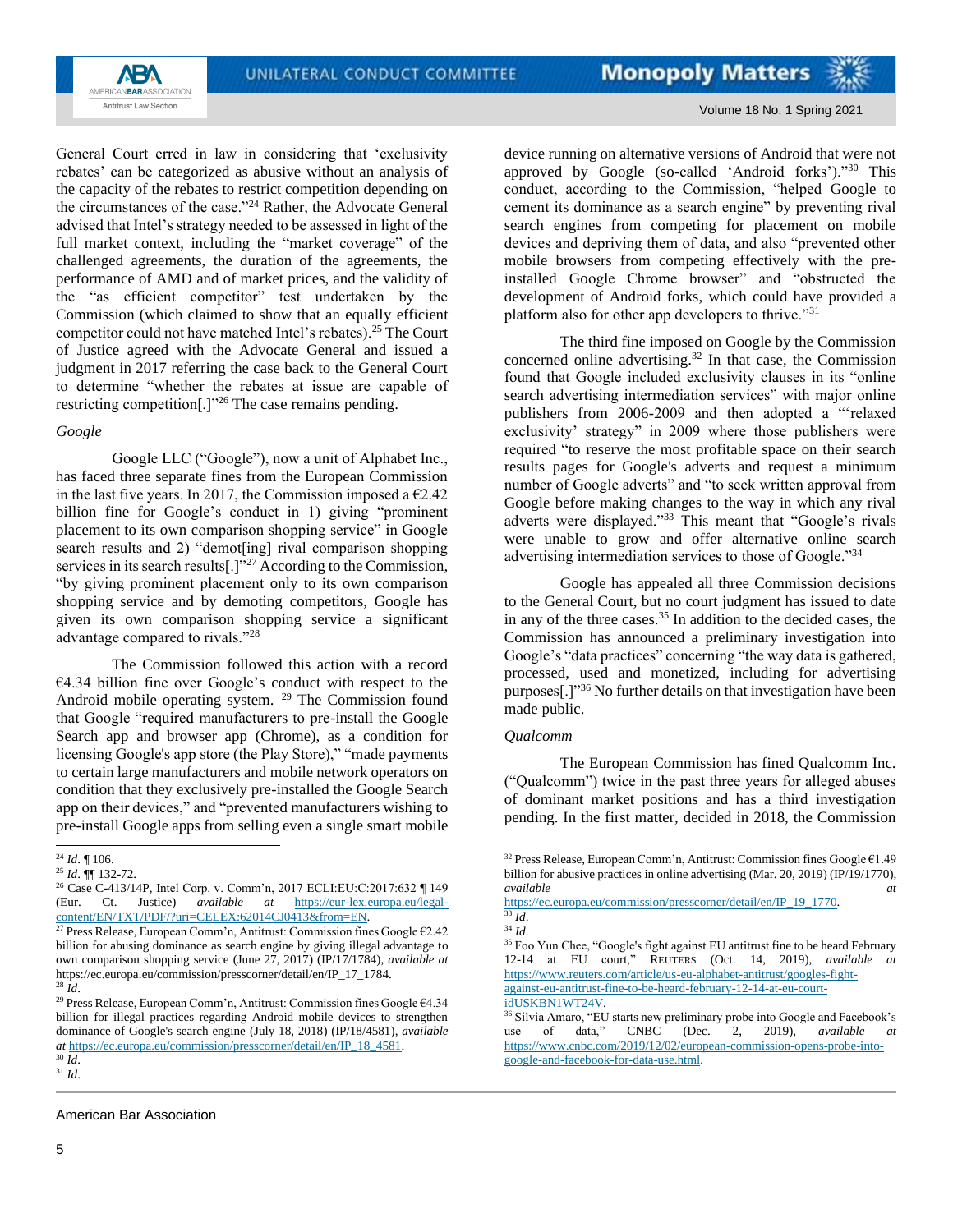

Volume 18 No. 1 Spring 2021

concluded that Qualcomm had abused its dominance in LTE baseband chipsets by entering an agreement with Apple Inc. ("Apple") in 2011 that provided Apple with "significant payments" contingent on Apple exclusively using Qualcomm's chipsets.<sup>37</sup> The Commission found that the agreement, which lasted until 2016, had unlawfully foreclosed rival chipset makers from access to "a key customer," and it imposed a  $\epsilon$ 997 million fine on Qualcomm for the alleged violation.<sup>38</sup> Qualcomm has appealed the Commission's decision.<sup>39</sup>

In 2019, the Commission issued a decision finding that Qualcomm engaged in predatory pricing on 3G baseband chipsets between 2009 and 2011 by selling chipsets below cost to certain "strategically important customers . . . with the intention of eliminating" a market rival.<sup>40</sup> The Commission imposed a separate fine of  $\epsilon$ 242 million for this conduct,<sup>41</sup> and Qualcomm has also appealed this fine.<sup>42</sup>

Finally, in 2020, Qualcomm disclosed in securities filings that the Commission is currently investigating whether it violated Article 102 "by leveraging [its] market position in 5G baseband processors in the [radio frequency front end] space."<sup>43</sup> That investigation remains pending.<sup>44</sup>

#### *Amazon*

On July 17, 2019, the European Commission announced that it had opened a formal investigation into Amazon.com, Inc. ("Amazon"). The Commission's stated purpose was to investigate "whether Amazon's use of sensitive data from independent retailers who sell on its marketplace is in breach of EU competition rules[.]"<sup>45</sup>

The announced investigation was focused on Amazon's online retail business. Amazon sells products through its website as a retailer, but also allows independent third-party sellers to use the Amazon retail platform to sell products to consumers directly. The Commission asserted that, based on the Commission's preliminary review, Amazon may use information gleaned from third parties selling on Amazon's platform that is potentially competitively sensitive, and the Commission's in-depth investigation would focus on that

[reports/content/0001728949-20-000067/0001728949-20-000067.pdf.](https://investor.qualcomm.com/sec-filings/annual-reports/content/0001728949-20-000067/0001728949-20-000067.pdf)

American Bar Association

alleged data collection.<sup>46</sup> As part of the investigation, the Commission announced that it would take a closer look at the agreements in place between Amazon and third-party sellers using Amazon's platform that allow Amazon to collect and use seller data and would examine whether Amazon's use of that data affected competition.

The other specific issue the Commission announced it would investigate was the way Amazon's collected data might influence the "Buy Box," a display feature on Amazon's retail site that allows shoppers to add goods from a specific seller into their online shopping carts directly from a product's page.

Following this investigation, in November of 2020 the Commission announced that it had sent a Statement of Objections to Amazon, alleging that the company infringed EU antitrust rules through relying on non-public and sensitive business data from third-party sellers on Amazon to benefit Amazon's own competing retail business.<sup>47</sup> The Commission alleged that Amazon collected, aggregated and utilized large quantities of sensitive, non-public data from third-party sellers to "calibrate Amazon's retail offers and strategic business decisions to the detriment of the other marketplace sellers,"<sup>48</sup> including through calibrating its own prices using that seller data.

The Commission's preliminary assessment, outlined in its press release announcing the Statement of Objections, is that Amazon's use of third-party seller data and its dominant position in the market for "marketplace services" allows Amazon to side-step normal competition in the retail space, which, if confirmed, would violate Article 102 of the TFEU.<sup>49</sup>

In the press release regarding its Statements of Objection, the Commission also announced they would be opening another investigation into "Amazon's business practices that might artificially favour its own retail offers and offers of marketplace sellers that use Amazon's logistics and delivery services (the so-called 'fulfilment by Amazon or FBA sellers')," including whether the criteria that Amazon uses to select the seller that appears in the "Buy Box," as well as the sellers who are able to offer products through Amazon's Prime

[https://ec.europa.eu/commission/presscorner/detail/en/IP\\_19\\_4291.](https://ec.europa.eu/commission/presscorner/detail/en/IP_19_4291)  $46$   $\tilde{Id}$ .

<sup>37</sup> Press Release, European Comm'n, Antitrust: Commission fines Qualcomm  $\epsilon$ 997 million for abuse of dominant market position (Jan. 24, 2018) (IP/18/421), *available at* [https://ec.europa.eu/commission/presscorner/detail/en/IP\\_18\\_421.](https://ec.europa.eu/commission/presscorner/detail/en/IP_18_421) <sup>38</sup> *Id.*

<sup>39</sup> Qualcomm Inc., Annual Report (Form 10-K) at F-30 (Nov. 4, 2020), [hereinafter Qualcomm 10-K], *available at* [https://investor.qualcomm.com/sec-filings/annual-](https://investor.qualcomm.com/sec-filings/annual-reports/content/0001728949-20-000067/0001728949-20-000067.pdf)

Press Release, European Comm'n, Antitrust: Commission fines US chipmaker Qualcomm  $\epsilon$ 242 million for engaging in predatory pricing (Jul. 18, 2019) (IP/19/4350), *available at* [https://ec.europa.eu/commission/presscorner/detail/en/IP\\_19\\_4350.](https://ec.europa.eu/commission/presscorner/detail/en/IP_19_4350)

 $\overline{41}$   $\overline{1}d$ .

 $42$  Qualcomm 10-K at F-29.

<sup>43</sup> *Id*. at F-30.

<sup>44</sup> *Id*.

<sup>45</sup> Press Release, European Comm'n, Antitrust: Commission opens investigation into possible anti-competitive conduct of Amazon (July 17, 2019) (IP/19/4291), *available at*

<sup>47</sup> Press Release, European Comm'n Antitrust: Commission sends Statement of Objections to Amazon for the use of non-public independent seller data and opens second investigation into its e-commerce business practices (Nov. 10, 2020) (IP/20/2077), *available at* [https://ec.europa.eu/commission/presscorner/detail/en/ip\\_20\\_2077.](https://ec.europa.eu/commission/presscorner/detail/en/ip_20_2077)

<sup>48</sup> *Id*. <sup>49</sup> *Id*.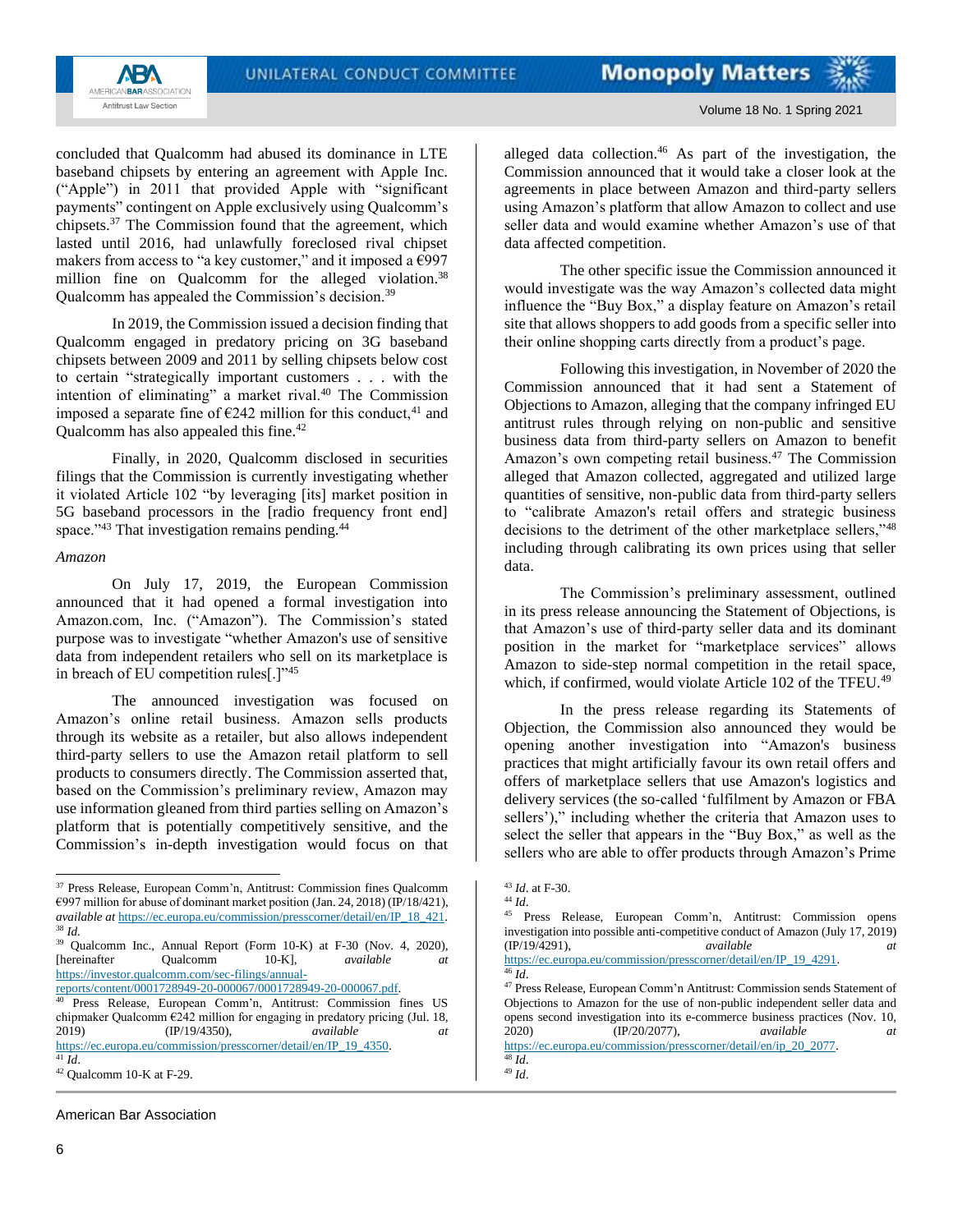

**ABA** AMERICAN**BAR**ASSOCIATION Antitrust Law Section

program, preference Amazon's own retail business over other sellers.<sup>50</sup> The investigation is ongoing, and Amazon will have the opportunity to respond to the issued Statement of Objections.

*Apple*

June of 2020 saw the European Commission open separate antitrust investigations into both Apple's App Store and its Apple Pay mobile payment product.

Prompted by complaints made by music streaming service Spotify and an unnamed e-book distributor, the former investigation centers around Apple's rules and restrictions on app developers concerning the distribution of their apps. According to the Commission's press release, Apple mandates that developers who wish to distribute apps on Apple's iPhone and iPad utilize Apple's proprietary in-app purchasing system, which the Commission alleges may impact competition in music streaming and e-book/audiobook distribution.<sup>51</sup>

Two restrictions in particular are the focus of the Commission's investigation: one, the requirement that app developers utilize Apple's IAP system for distributing paid digital content, for which Apple charges developers a 30% commission on subscription fees; and two, restrictions on the ability of developers to point users to alternative methods of purchasing paid content through other platforms outside the IAP system.<sup>52</sup> The Commission raised concerns that the restrictions may give Apple "full control over the relationship with customers of its competitors subscribing in the app, thus dis-intermediating its competitors from important customer data while Apple may obtain valuable data about the activities and offers of its competitors."<sup>53</sup>

Alongside this App Store investigation, the Commission opened a parallel investigation into Apple Pay, Apple's mobile payment product on its iPad and iPhone hardware. Apple Pay allows customers to make payments on apps, websites, and in brick-and-mortar stores. The Commission's concerns are focused on the ways in which the integration of Apple Pay with Apple devices may affect

The investigations are currently ongoing, and the Commission has yet to publish any findings or issue a Statement of Objections.

### *Facebook*

According to news outlets, the European Commission has opened a preliminary investigations into Facebook's Marketplace and advertising practices, as well as Facebook's data collection processes and how Facebook monetizes collected data.<sup>55</sup> A Commission spokesperson confirmed in December 2019 that the "Commission has sent out questionnaires as part of a preliminary investigation… concern[ing] the way data is gathered, processed, used and monetized, including for advertising purposes."<sup>56</sup> Questionnaires sent to third parties regarding Facebook's practices asked about the importance of data to entering and competing as a social media platform, as well as which online advertising services were the closest competitors to Facebook.<sup>57</sup>

In both investigations, Facebook challenged the Commission's demands for documents in the General Court, arguing that the requests went beyond the scope of what was necessary for the Commission to conduct its investigations and would include sensitive personal information.<sup>58</sup> The General Court limited access to the documents, requiring they be placed in a virtual data room that can only be access by certain investigators in the presence of Facebook's lawyers.<sup>59</sup>

## *Pending EU Legislation*

The European Commission has proposed two pieces of legislation relevant to competition in the technology sector. The Digital Markets Act would impose requirements on "gatekeeper" platforms—defined as firms that have "a significant impact" on the European market, operate "a core platform service which serves as an important gateway for business users to reach end users," and have "an entrenched and durable position[.]"<sup>60</sup> Such firms will be required to allow third-

<sup>50</sup> *Id*.

<sup>51</sup> Press Release, European Comm'n, Antitrust: Commission opens investigations into Apple's App Store rules (June 16, 2020) (IP/20/1073), *available at*

[https://ec.europa.eu/commission/presscorner/detail/en/ip\\_20\\_1073.](https://ec.europa.eu/commission/presscorner/detail/en/ip_20_1073)

<sup>52</sup> *Id*. <sup>53</sup> *Id*.

<sup>54</sup>Press Release, European Comm'n, Antitrust: Commission opens investigation into Apple practices regarding Apple Pay (June 16, 2020) (IP/20/1075), *available at*

[https://ec.europa.eu/commission/presscorner/detail/en/ip\\_20\\_1075.](https://ec.europa.eu/commission/presscorner/detail/en/ip_20_1075)

<sup>55</sup> Foo Yun Chee, "EU antitrust regulators raise more questions about Facebook's online marketplace," REUTERS (Apr. 7, 2020), *available at* [https://www.reuters.com/article/us-eu-facebook-antitrust/eu-antitrust-](https://www.reuters.com/article/us-eu-facebook-antitrust/eu-antitrust-regulators-raise-more-questions-about-facebooks-online-marketplace-idUSKBN21P22J)

[regulators-raise-more-questions-about-facebooks-online-marketplace](https://www.reuters.com/article/us-eu-facebook-antitrust/eu-antitrust-regulators-raise-more-questions-about-facebooks-online-marketplace-idUSKBN21P22J)[idUSKBN21P22J.](https://www.reuters.com/article/us-eu-facebook-antitrust/eu-antitrust-regulators-raise-more-questions-about-facebooks-online-marketplace-idUSKBN21P22J)

<sup>56</sup> Amaro, *supra* note 36.

<sup>57</sup> Chee, *supra* note 55.

<sup>58</sup> Foo Yun Chee, "Facebook gains court backing in document row with EU regulators," REUTERS (Oct. 29, 2020), *available at* [https://www.reuters.com/article/eu-facebook-antitrust-int/facebook-gains](https://www.reuters.com/article/eu-facebook-antitrust-int/facebook-gains-court-backing-in-document-row-with-eu-regulators-idUSKBN27E25F)[court-backing-in-document-row-with-eu-regulators-idUSKBN27E25F.](https://www.reuters.com/article/eu-facebook-antitrust-int/facebook-gains-court-backing-in-document-row-with-eu-regulators-idUSKBN27E25F) <sup>59</sup> *Id*.

<sup>60</sup> European Comm'n, Proposal for a Regulation of the European Parliament and of the Council on contestable and fair markets in the digital sector (Digital Markets Act), COM(2020)842,36 (Dec. 15, 2020), *available at* [https://eur](https://eur-lex.europa.eu/legal-content/EN/TXT/PDF/?uri=CELEX:52020PC0842&from=en)[lex.europa.eu/legal-](https://eur-lex.europa.eu/legal-content/EN/TXT/PDF/?uri=CELEX:52020PC0842&from=en)

[content/EN/TXT/PDF/?uri=CELEX:52020PC0842&from=en.](https://eur-lex.europa.eu/legal-content/EN/TXT/PDF/?uri=CELEX:52020PC0842&from=en)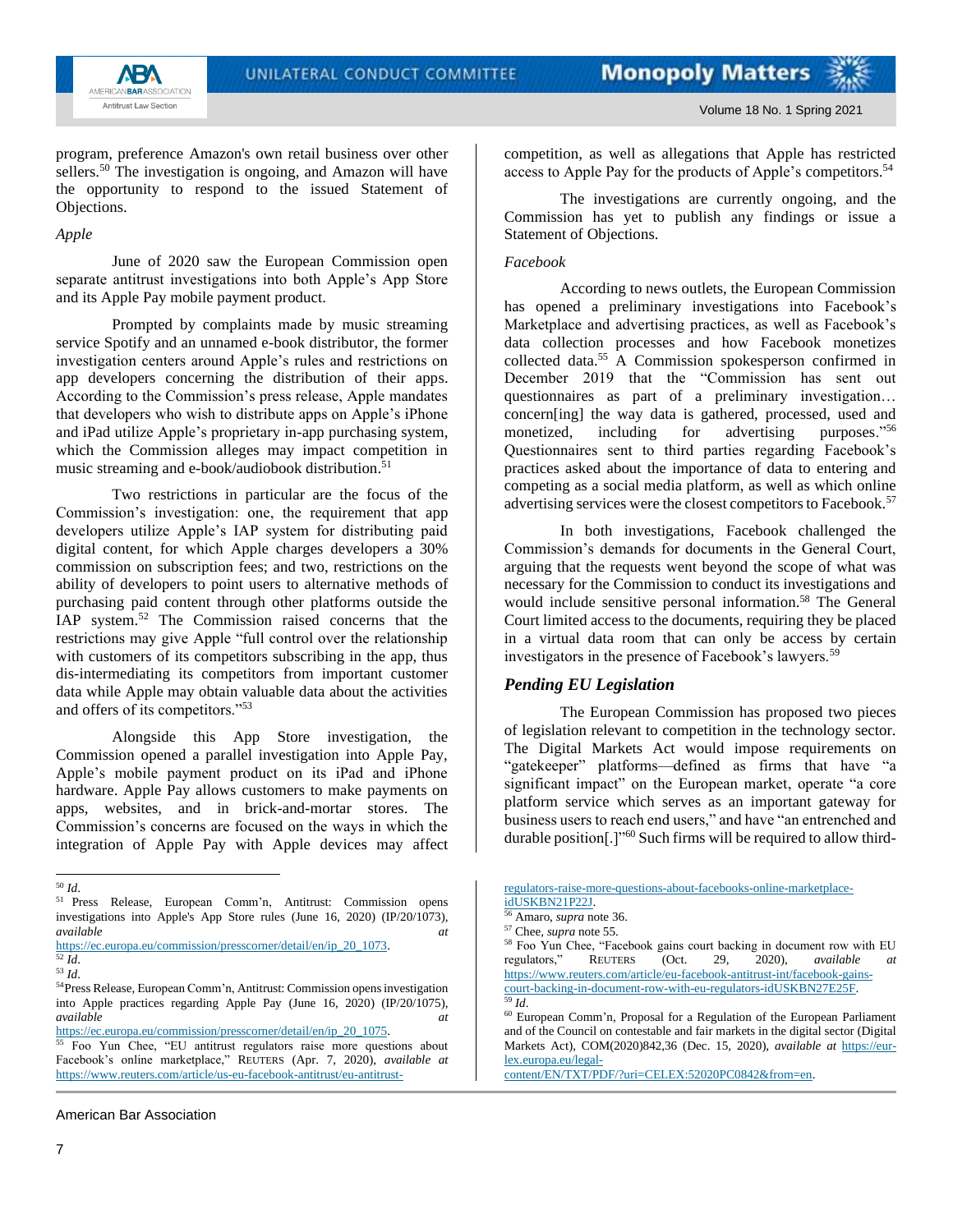

party interoperability under certain circumstances, allow businesses operating on the platforms to access the data they generate on the platform, allow business users on the platform to promote offers and enter agreements with customers outside of the platform, and refrain from treating their own services more favorably than rival services on the platform, among other restrictions.<sup>61</sup> The Commission has also proposed a Digital Services Act that imposes a variety of reporting, complaint management, algorithm transparency, and data requirements (among other provisions) on online services, with requirements becoming heavier as services go from "intermediary services" to "hosting services" to "online platforms" to "very large platforms."<sup>62</sup> Both proposals must be approved by the European Parliament and European Council to become law.

American Bar Association

8

Act), COM(2020)825, 49-67 (Dec. 15, 2020), *available at* [https://eur](https://eur-lex.europa.eu/legal-content/EN/TXT/PDF/?uri=CELEX:52020PC0825&from=en)[lex.europa.eu/legal](https://eur-lex.europa.eu/legal-content/EN/TXT/PDF/?uri=CELEX:52020PC0825&from=en)[content/EN/TXT/PDF/?uri=CELEX:52020PC0825&from=en.](https://eur-lex.europa.eu/legal-content/EN/TXT/PDF/?uri=CELEX:52020PC0825&from=en)

<sup>61</sup> *Id*. at 39.

 $62$  European Comm'n, Proposal for a Regulation of the European Parliament and of the Council on a Single Market for Digital Services (Digital Services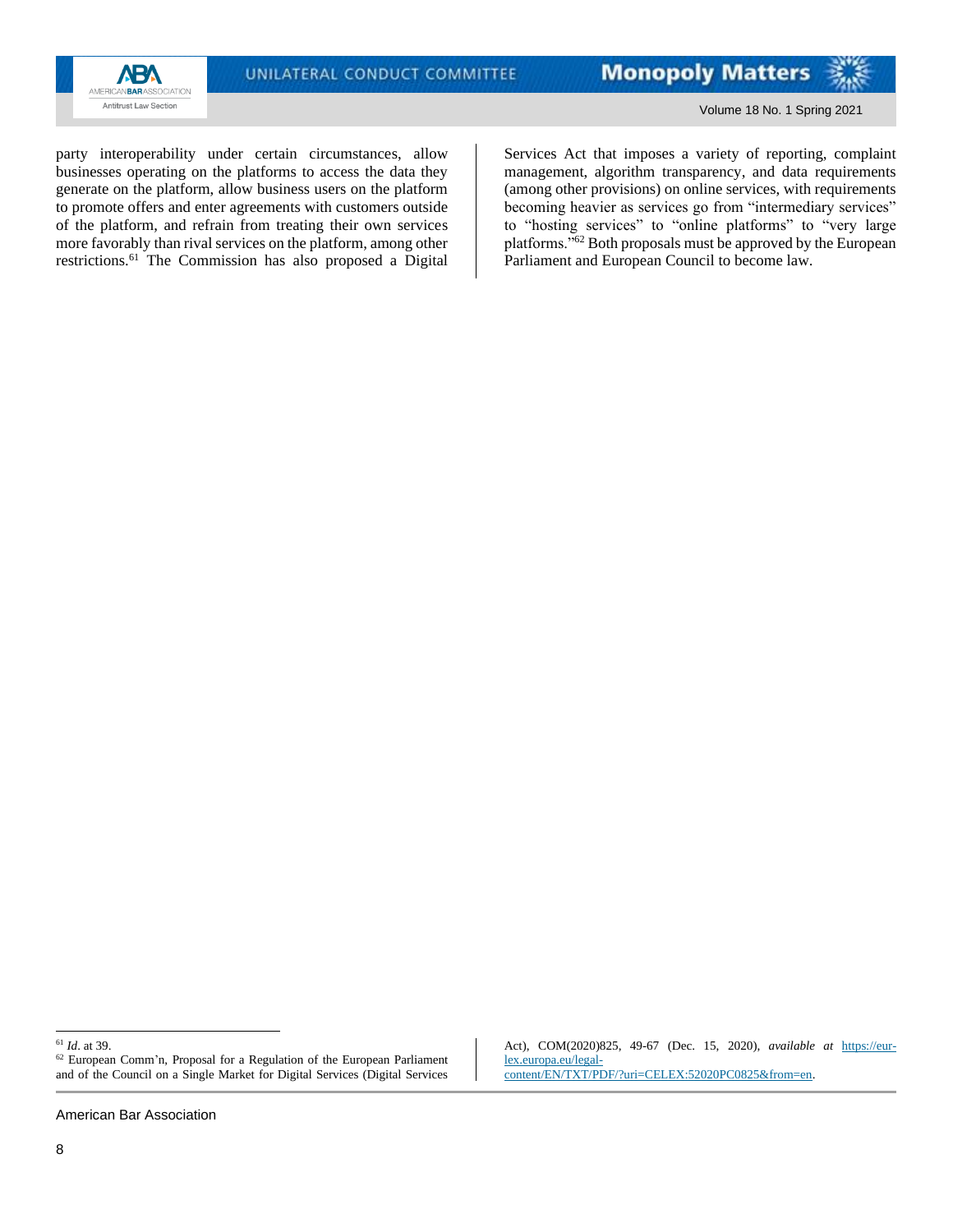

## <span id="page-8-0"></span>**The Digital Markets Act proposed by the European Commission**

### *Philipp Bongartz***<sup>1</sup>**

Large digital platforms operating in the European Union ("EU") will soon face tougher regulation through a novel legal instrument, the Digital Markets Act ("DMA"). On December 15, 2020, Executive Vice President Margrethe Vestager and Commissioner for Internal Market Thierry Breton presented their proposal for a regulation of digital gatekeepers.<sup>2</sup> The DMA follows a report<sup>3</sup> published by the Commission in 2019 on competition issues in the digital economy and maps a new rulebook for the digital sphere in Europe. Its far-reaching regulation could also affect platform business in the U.S.

During the last decade, European competition authorities increasingly addressed business practices by digital platforms such as Google, Apple, Facebook, and Amazon ("GAFA").<sup>4</sup> After several probes and record fines, however, it has been widely recognized that EU competition law is unfit to keep pace with fast-moving digital markets.<sup>5</sup> In particular, market definition, competitive effects analysis, and the design of remedies slowed down antitrust procedures. The DMA is an attempt to design a regulatory instrument that is not subject to these constraints.

#### **Addressees**

[content/EN/TXT/PDF/?uri=CELEX:52020PC0842&from=en.](https://eur-lex.europa.eu/legal-content/EN/TXT/PDF/?uri=CELEX:52020PC0842&from=en)

The regulation applies to core platform services ("CPS") that gatekeepers provide to business users or end users located in the EU.

The proposal includes an exhaustive list of eight CPS ranging from search engines and social networks to operating systems and cloud computing. Most of these services and their providers have been in the focus of antitrust cases by the Commission in the past, and they typically operate in concentrated markets. $\vec{6}$  The Commission can add services within the digital sector to the list of CPS after carrying out a market investigation.

The DMA concerns only CPS provided by "gatekeepers," i.e., providers that satisfy the following three requirements: the provider (1) has a significant impact on the internal market, (2) operates a CPS that serves as an important gateway for business users to reach end users, and (3) enjoys an entrenched and durable position in its operations. For each of these criteria, there is a quantitative threshold establishing a rebuttable presumption. The thresholds include provision of the CPS in three Member States plus an annual EEA turnover of €6.5 billion or an average market capitalization of €65 billion of the undertaking to which the provider belongs. Additionally, the CPS must have had more than 45 million monthly active end users and 10,000 yearly active business users in the EU during the last three financial years. According to the Commission's assessment, ten to fifteen companies will satisfy the thresholds.<sup>7</sup> First estimates suggest that Oracle, SAP, AWS,

Comm'n *Staff Working Document Impact Assessment Annexes Accompanying the document Proposal for a Regulation of the European Parliament and the Council on promoting fairness and transparency for business users of online intermediation services* 63-78 (2018), *available at* [https://ec.europa.eu/digital](https://ec.europa.eu/digital-single-market/en/news/impact-assessment-proposal--promoting-fairness-transparency-online-platforms)[single-market/en/news/impact-assessment-proposal--promoting-fairness-](https://ec.europa.eu/digital-single-market/en/news/impact-assessment-proposal--promoting-fairness-transparency-online-platforms)

[transparency-online-platforms.](https://ec.europa.eu/digital-single-market/en/news/impact-assessment-proposal--promoting-fairness-transparency-online-platforms) <sup>7</sup> *DMA Impact Assessment Report* ⁋ 148.

<sup>&</sup>lt;sup>1</sup> Philipp Bongartz is a researcher at the Chair for Civil Law, German, and European Competition Law at Heinrich Heine University Düsseldorf. Mr. Bongartz's contribution is based on his work with Prof. Dr. Rupprecht Podszun and Sarah Langenstein. For the full article see Rupprecht Podszun, Philipp Bongartz & Sarah Langenstein, *Proposals on how to improve the Digital Markets Act* (Mar. 22, 2021), *available at* [https://papers.ssrn.com/sol3/papers.cfm?abstract\\_id=3788571.](https://papers.ssrn.com/sol3/papers.cfm?abstract_id=3788571) All websites referred to in this article have been last accessed on March 9th, 2021.

<sup>2</sup> European Comm'n, Proposal for a Regulation of the European Parliament and of the Council on contestable and fair markets in the digital sector (Digital Markets Act) COM(2020)842 (Dec. 15, 2020), *available at* [https://eur](https://eur-lex.europa.eu/legal-content/EN/TXT/PDF/?uri=CELEX:52020PC0842&from=en)[lex.europa.eu/legal-](https://eur-lex.europa.eu/legal-content/EN/TXT/PDF/?uri=CELEX:52020PC0842&from=en)

<sup>3</sup> European Comm'n, Jacques Crémer et al., *Competition policy for the digital era* (2019) [hereinafter *Crémer Report*], *available at* [https://ec.europa.eu/competition/publications/reports/kd0419345enn.pdf.](https://ec.europa.eu/competition/publications/reports/kd0419345enn.pdf)<br>4 See e.g. Case COMP/AT 39740—Google Search (Shopping) Co

<sup>4</sup> *See, e.g.*, Case COMP/AT.39740—Google Search (Shopping), Comm'n Decision (June 27, 2017) (summary at 2018 O.J. (C 9/11), *available at* [https://eur-lex.europa.eu/legal-](https://eur-lex.europa.eu/legal-content/EN/TXT/?qid=1516198535804&uri=CELEX:52018XC0112(01))

[content/EN/TXT/?qid=1516198535804&uri=CELEX:52018XC0112\(01\);](https://eur-lex.europa.eu/legal-content/EN/TXT/?qid=1516198535804&uri=CELEX:52018XC0112(01))

Case COMP/AT.40099—Google Android, Comm'n Decision (July 18, 2018) (summary at 2019 O.J. (C 402/19), *available at* [https://eur-lex.europa.eu/legal](https://eur-lex.europa.eu/legal-content/EN/TXT/?uri=CELEX%3A52019XC1128%2802%29&qid=1620048186452)[content/EN/TXT/?uri=CELEX%3A52019XC1128%2802%29&qid=1620048](https://eur-lex.europa.eu/legal-content/EN/TXT/?uri=CELEX%3A52019XC1128%2802%29&qid=1620048186452) [186452;](https://eur-lex.europa.eu/legal-content/EN/TXT/?uri=CELEX%3A52019XC1128%2802%29&qid=1620048186452) Case COMP/AT.40411—Google Search (AdSense) (Mar. 20, 2019) (summary at 2020 O.J. (C 369/8), *available at* [https://eur-lex.europa.eu/legal](https://eur-lex.europa.eu/legal-content/EN/TXT/PDF/?uri=CELEX:52020AT40411(03)&qid=1620048912509&from=EN)[content/EN/TXT/PDF/?uri=CELEX:52020AT40411\(03\)&qid=162004891250](https://eur-lex.europa.eu/legal-content/EN/TXT/PDF/?uri=CELEX:52020AT40411(03)&qid=1620048912509&from=EN) [9&from=EN;](https://eur-lex.europa.eu/legal-content/EN/TXT/PDF/?uri=CELEX:52020AT40411(03)&qid=1620048912509&from=EN) Press Release, European Comm'n, Antitrust: Commission opens investigation into Apple's App Store rules (June 16, 2020) (IP/20/1073),

*available at* [https://ec.europa.eu/commission/presscorner/detail/en/IP\\_20\\_1073;](https://ec.europa.eu/commission/presscorner/detail/en/IP_20_1073)Case B2-88/18—Amazon, Bundeskartellamt Decision (July 17, 2019), *available at* [https://www.bundeskartellamt.de/SharedDocs/Entscheidung/EN/Fallberichte/](https://www.bundeskartellamt.de/SharedDocs/Entscheidung/EN/Fallberichte/Missbrauchsaufsicht/2019/B2-88-18.pdf?__blob=publicationFile&v=5) [Missbrauchsaufsicht/2019/B2-88-18.pdf?\\_\\_blob=publicationFile&v=5;](https://www.bundeskartellamt.de/SharedDocs/Entscheidung/EN/Fallberichte/Missbrauchsaufsicht/2019/B2-88-18.pdf?__blob=publicationFile&v=5) Case B6-22/16—Facebook, Bundeskartellamt Decision (Feb. 6, 2019), *available at* [https://www.bundeskartellamt.de/SharedDocs/Entscheidung/EN/Fallberichte/](https://www.bundeskartellamt.de/SharedDocs/Entscheidung/EN/Fallberichte/Missbrauchsaufsicht/2019/B6-22-16.pdf?__blob=publicationFile&v=3) Missbrauchsaufsicht/2019/B6-22-16.pdf?\_blob=publicationFile&v=3; Case 19-D-26—Google, Autorité de la concurrence Decision (Dec. 19, 2019), *available at*

[https://www.autoritedelaconcurrence.fr/sites/default/files/attachments/2020-](https://www.autoritedelaconcurrence.fr/sites/default/files/attachments/2020-04/19d26_en.pdf) [04/19d26\\_en.pdf.](https://www.autoritedelaconcurrence.fr/sites/default/files/attachments/2020-04/19d26_en.pdf)

<sup>5</sup> *See* FURMAN, ET AL., DIGITAL COMPETITION EXPERT PANEL, UNLOCKING DIGITAL COMPETITION (2019).

<sup>6</sup> *See, e.g.*, European Comm'n, *Impact assessment of the Digital Markets Act* (part 2) ⁋ 128 (2020) [hereinafter *DMA Impact Assessment Report*], *available at* [https://ec.europa.eu/digital-single-market/en/news/impact-assessment](https://ec.europa.eu/digital-single-market/en/news/impact-assessment-digital-markets-act)[digital-markets-act;](https://ec.europa.eu/digital-single-market/en/news/impact-assessment-digital-markets-act) European Comm'n, *Expert Group for the EU Observatory on the Online Platform Economy: Measurement & Economic Indicators* 6 (2021), *available at* [https://ec.europa.eu/digital-single-market/en/news/expert](https://ec.europa.eu/digital-single-market/en/news/expert-group-eu-observatory-online-platform-economy-final-reports)[group-eu-observatory-online-platform-economy-final-reports;](https://ec.europa.eu/digital-single-market/en/news/expert-group-eu-observatory-online-platform-economy-final-reports) European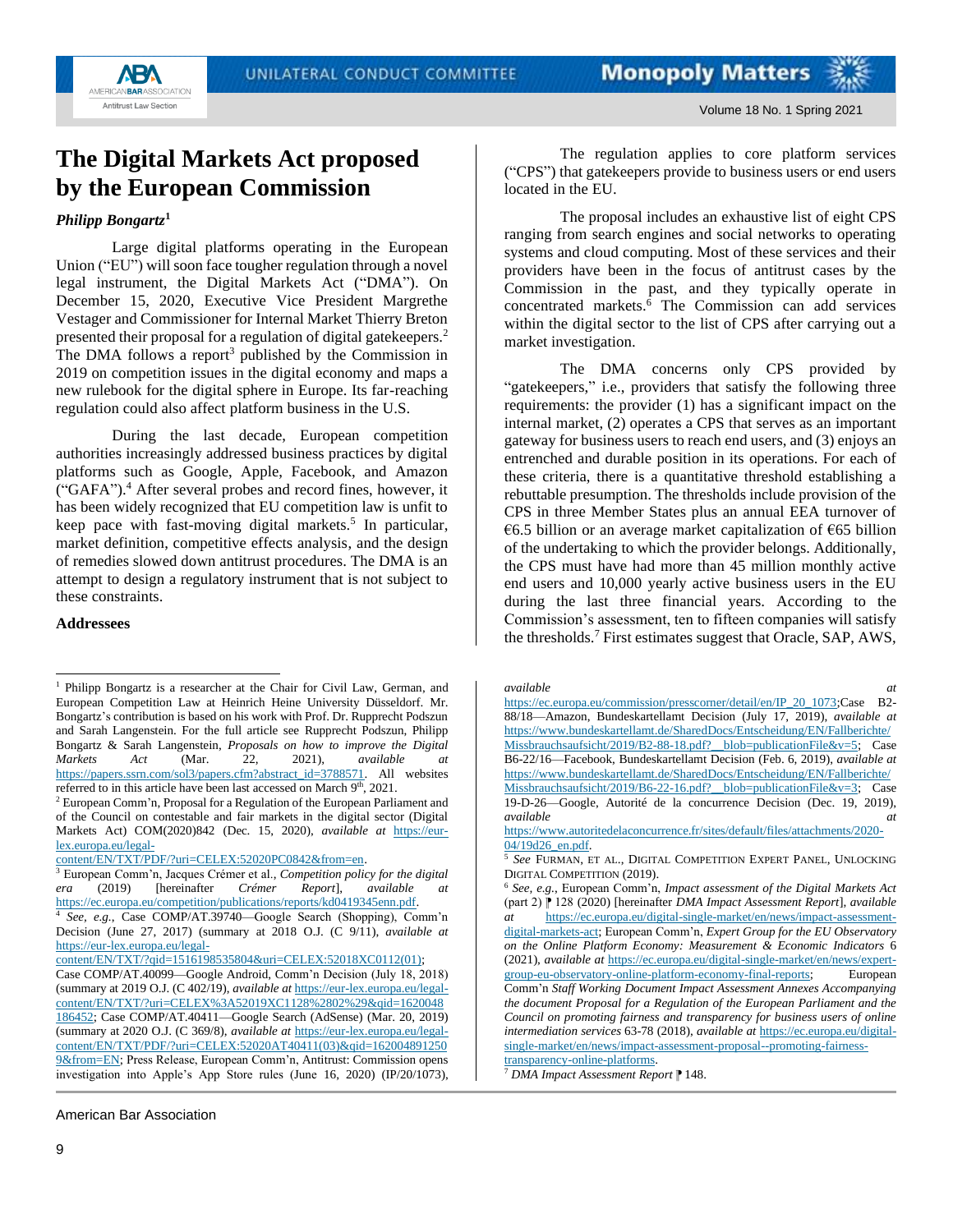

Volume 18 No. 1 Spring 2021

and Microsoft Azure meet the criteria as well.<sup>8</sup> If they do, they are required to notify the Commission within three months.

If the provider fulfills the criteria, it can present substantiated arguments to disprove the presumption of being a gatekeeper. Even though not exactly clear,<sup>9</sup> the arguments may refer to qualitative criteria as set out in Article 3(6) of the DMA (e.g., size, number of dependent users, entry barriers, scale and scope effects, lock-in). However, justifications seeking to demonstrate efficiency gains will be discarded, as recital 23 states. If the provider succeeds, the Commission may designate it only after conducting a market investigation. Otherwise, the Commission will by decision designate the gatekeeper status to the provider and identify the relevant CPS. Within six months of the status designation, the provision of those CPS must comply with the following rules.

#### **Obligations of Gatekeepers**

In Articles 5 and 6 of the DMA, the regulation stipulates two rule sets with the goal to secure fair and contestable markets. Both rule sets are self-executing. Following the designation, they become effective without a further decision required. Yet, Article 6 obligations are "susceptible of being further specified": Before finding an undertaking non-compliant with respect to the corresponding rules, the Commission can specify the implementation measures by decision, directly or after a regulatory dialogue with the respective provider. The dialogue aims to tailor specific obligations to the particular situation of the gatekeeper concerned where this is required to ensure effective and proportionate implementation. 10

The obligations under Article 5 include a ban on the combination of data from separate services, wide parity clauses, anti-steering clauses, and certain bundling practices. Article 6 prohibits, inter alia, self-preferencing and the use of non-public data that is generated through activities by business users in competition with those users. In addition, it requires gatekeepers to enable side-loading of apps and data portability while also imposing data sharing obligations. The regulation

American Bar Association

includes eighteen rules in total, with most of them derived from past and ongoing cases of EU competition authorities.<sup>11</sup>

For lack of a general clause the list is conclusive, i.e., the DMA does not provide a legal basis to intervene against practices that affect fairness or contestability other than the ones expressly mentioned in Articles 5 and 6. However, the Commission may open a market investigation to identify new practices that affect fairness or contestability. As a result, it can update the list by adoption of a delegated act. This is a nonlegislative legal act which is not directly derived from the European Treaties but from secondary law (usually a regulation). Its adoption does not involve the European Parliament nor the Council and may take between two and three years.<sup>12</sup>

The DMA does not provide for an efficiency defense (although it allows for a rebuttal of the designation of the gatekeeper status). Relief may only be granted on grounds of overriding public interest concerns or harm to the economic viability of a gatekeeper.

The DMA does not alter the notification thresholds of the EU Merger Regulation.<sup>13</sup> Article 12 does, however, require gatekeepers to *inform* the Commission of intended concentrations in the digital sector. $14$ 

#### **Enforcement of the DMA**

The Commission is equipped with far-reaching investigative powers to monitor the effective implementation and compliance of the obligations. When the Commission detects an infringement, it will open proceedings that may result in a specification of measures to implement obligations under Article 6, in the acceptance of commitments or a cease and desist order. The latter may include a fine of up to 10% of the *gatekeeper's* total annual turnover. Behavioral or structural remedies (including "breakups") may be imposed only against repeat offenders, i.e., companies with a record of at least three non-compliance decisions within five years.

<sup>8</sup> Cristina Caffarra & Fiona Scott Morton, *The European Commission Digital Markets Act: A translation*, VOXEU (Jan. 5, 2021), *available at* [https://voxeu.org/article/european-commission-digital-markets-act-translation.](https://voxeu.org/article/european-commission-digital-markets-act-translation) Sceptic regarding Oracle and SAP: Alexandre de Streel et al., *The European Commission's Proposal of a Digital Markets Act: A first assessment*, CERRE 13 (Jan. 2021), *available at* [https://cerre.eu/publications/the-european](https://cerre.eu/publications/the-european-proposal-for-a-digital-markets-act-a-first-assessment/)[proposal-for-a-digital-markets-act-a-first-assessment/.](https://cerre.eu/publications/the-european-proposal-for-a-digital-markets-act-a-first-assessment/) For raising the thresholds: Damien Geradin, *What is a digital gatekeeper?* (Apr. 2, 2021), *available at* [https://papers.ssrn.com/sol3/papers.cfm?abstract\\_id=3788152.](https://papers.ssrn.com/sol3/papers.cfm?abstract_id=3788152) <sup>9</sup> Alfonso Lamadrid & Pablo Colomo, *10 Comments on the Commission's DMA Proposal*, CHILLING COMPETITION (17 Dec. 2020), *available at* [https://chillingcompetition.com/2020/12/17/10-comments-on-the](https://chillingcompetition.com/2020/12/17/10-comments-on-the-commissions-dma-proposal/)commissions-dma-proposal/

With regards to the time expenditure associated with the dialogue, the Commission expects it to apply only where further evaluation is needed (e.g.,

interoperability conditions). Conversely, it considers obligations relative to transparency and non-discrimination self-evident. *See DMA Impact Assessment Report*  $\mathbb{R}$  344, 399. For more information on the regulatory dialogue see Rupprecht Podszun, Philipp Bongartz & Sarah Langenstein, *The Digital Markets Act: Moving from Competition Law to Regulation for Large Gatekeepers* 2 J. EuCML (forthcoming 2021).

<sup>&</sup>lt;sup>11</sup> A list of the obligations and the respective cases are provided by Caffarra  $\&$ Scott Morton, *supra* note 8.

 $12$  As in this case, delegated acts often take the form of delegated regulations by the Commission amending or supplementing those by the European Parliament and the Council. For further information on delegated acts and a word of caution see Podszun, Bongartz & Langenstein, *supra* note 10.

<sup>&</sup>lt;sup>13</sup> Council Regulation (EC) No 139/2004, 2004 O.J. (L 24) 1 (on the control of concentrations between undertakings).

<sup>14</sup> *But see* Caffarra & Scott Morton, *supra* note 8.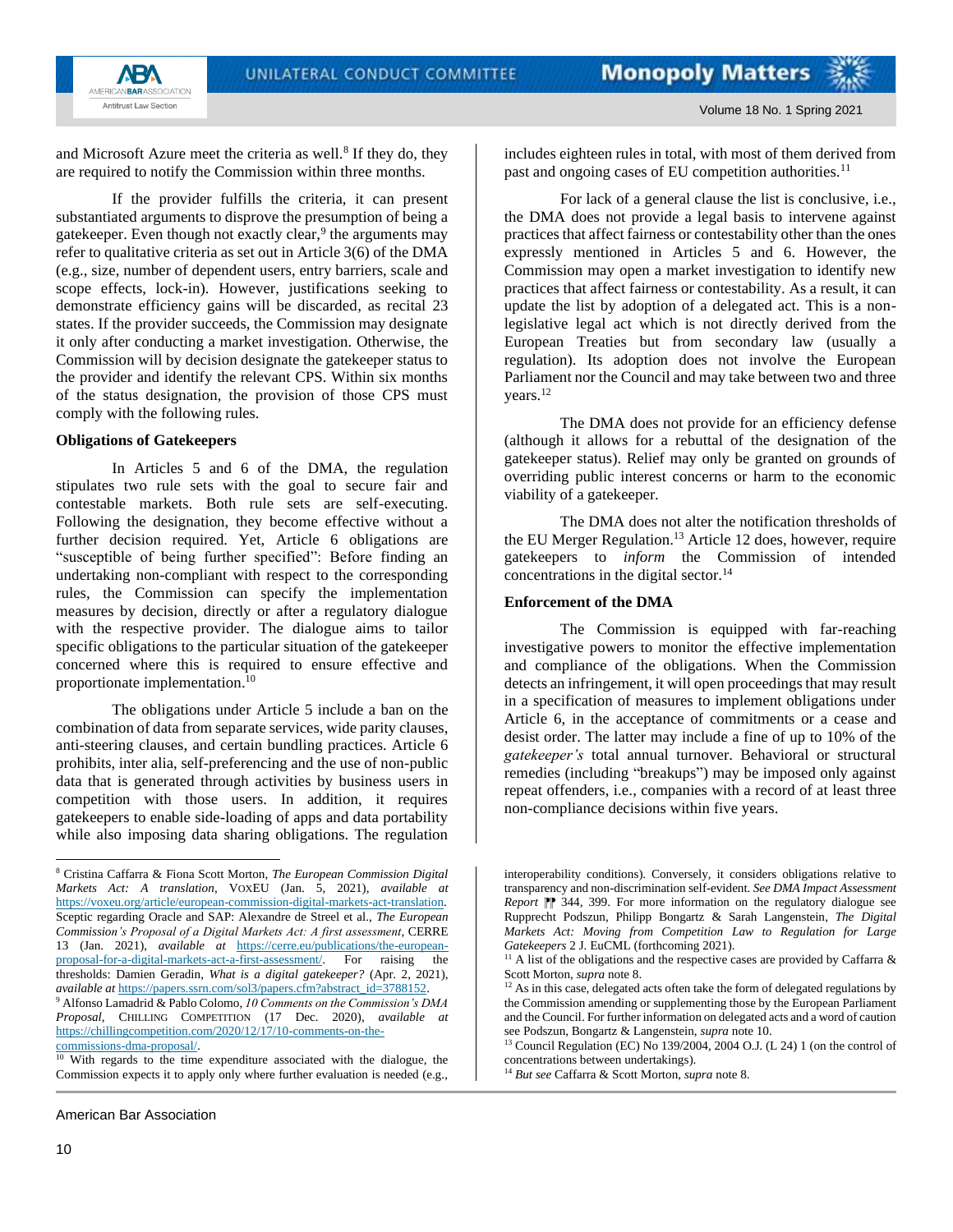

Volume 18 No. 1 Spring 2021

#### **Concluding Remarks**

There seems to be a broad consensus in Europe that the Commission's attempt to tighten the grip on Big Tech is respectable yet leaves room for improvement.<sup>15</sup> Debates center around the definition of gatekeepers, the imposed rules, the introduction of a general clause and enforcement issues. The relationship with national rules (such as the novel German gatekeeper regulation<sup>16</sup>) in the EU is still unclear.

Since the regulation will apply almost exclusively to U.S. companies, the proposal created further tensions in the transatlantic relationship. The U.S. Chamber of Commerce voiced concerns only hours after its release.<sup>17</sup> As the customization of platforms to individual jurisdictions may be inefficient or infeasible, the DMA could impact platform conduct in the U.S. as well.<sup>18</sup> This would follow the examples of the EU General Data Protection Regulation and the Amazon Terms & Conditions that had been amended worldwide after a deal with the German national competition watchdog.<sup>19</sup>

The Commission needs to get the approval of the European Parliament and the Council of the EU, where Member States have formed alliances for and against the regulation.<sup>20</sup> Both institutions will draft their own versions of the bill, which in turn will be subject to amendments. Although it does not require unanimity to pass the Council, the outcome of the DMA proposal is highly uncertain.<sup>21</sup> Margrethe Vestager expects the adoption in summer  $2022<sup>22</sup>$  Until then, the race is on to shape the final DMA.

[ACT\\_November20.pdf](https://cerre.eu/wp-content/uploads/2020/11/CERRE_DIGITAL-MARKETS-ACT_November20.pdf) ; Podszun, Bongartz & Langenstein, *supra* note 1; Damien Geradin, *The Digital Markets Act proposal: Is this a sound document?*, PLATFORM LAW BLOG (Jan. 20, 2021) [https://theplatformlaw.blog/2021/01/20/the-digital-markets-act-proposal-is](https://theplatformlaw.blog/2021/01/20/the-digital-markets-act-proposal-is-this-a-sound-document/)[this-a-sound-document/.](https://theplatformlaw.blog/2021/01/20/the-digital-markets-act-proposal-is-this-a-sound-document/) More reserved: Lamadrid & Colomo, *supra* note 9.

<sup>17</sup> Press Release, U.S. Chamber of Commerce, U.S. Chamber Concerned by European Commission Digital Services and Digital Markets Proposals (Dec. 15, 2020), *available at* [https://www.uschamber.com/press-release/us-chamber](https://www.uschamber.com/press-release/us-chamber-concerned-european-commission-digital-services-and-digital-markets)[concerned-european-commission-digital-services-and-digital-markets.](https://www.uschamber.com/press-release/us-chamber-concerned-european-commission-digital-services-and-digital-markets) *See also* Laura Kayali & Thibault Lager, *5 challenges to the new EU digital rulebook*, POLITICO (Dec. 16, 2020), *available at* https://www.politico.eu/article/5-challenges-to-the-new-eu-digital-rulebook/. *See also* Caffarra & Scott Morton, *supra* note 8.

<sup>19</sup> *See* Council Regulation (EU) No 2016/679, 2016 (L 119) 1 (on the protection of natural persons with regard to the processing of personal data and on the free movement of such data, and repealing Directive 95/46/EC (General Data Protection Regulation)); Bundeskartellamt, *supra* note 4.

[https://theplatformlaw.blog/2021/02/02/what-will-be-the-role-of-eu](https://theplatformlaw.blog/2021/02/02/what-will-be-the-role-of-eu-competition-law-in-a-post-dma-environment/)[competition-law-in-a-post-dma-environment/.](https://theplatformlaw.blog/2021/02/02/what-will-be-the-role-of-eu-competition-law-in-a-post-dma-environment/)

[2024/vestager/announcements/video-recording-studienvereinigung-](https://ec.europa.eu/commission/commissioners/2019-2024/vestager/announcements/video-recording-studienvereinigung-kartellrecht-international-forum-2021_en)

<sup>15</sup> Alexandre de Streel et al., *Digital Markets Act: Making Economic Regulation of Platforms Fit for the Digital Age*, CERRE (Nov. 2020), *available at* [https://cerre.eu/wp-content/uploads/2020/11/CERRE\\_DIGITAL-MARKETS-](https://cerre.eu/wp-content/uploads/2020/11/CERRE_DIGITAL-MARKETS-ACT_November20.pdf)

<sup>16</sup> *See* Philipp Bongartz, *Happy New GWB!*, D'KART BLOG (Jan. 14, 2021) https://www.d-kart.de/en/blog/2021/01/14/happy-new-gwb/.

<sup>18</sup> Arnd H. Klein, *More Stringent Rules Towards Tech Firms in Europe – Will They Affect How Platforms Do Business in the U.S.?,* 17 A.B.A Sec. Pub. Monopoly Matters (No. 2) 3, 8 (Winter 2019).

<sup>&</sup>lt;sup>20</sup> Unlike Germany, France, and the Netherlands, Ireland, Finland, Denmark, and Sweden warn against detailed obligations. *See* Kayali & Lager, *supra* note 18.

<sup>21</sup>*See* Kayali & Lager, *supra* note 18. *See also* Damien Geradin, *What will be the role of EU competition law in a post-DMA environment?,* PLATFORM LAW BLOG (Feb. 2, 2021), *available at*

<sup>&</sup>lt;sup>22</sup> Margrethe Vestager, Video recording for the Studienvereinigung Kartellrecht International Forum 2021 (March 11, 2021), *available at* [https://ec.europa.eu/commission/commissioners/2019-](https://ec.europa.eu/commission/commissioners/2019-2024/vestager/announcements/video-recording-studienvereinigung-kartellrecht-international-forum-2021_en)

[kartellrecht-international-forum-2021\\_en.](https://ec.europa.eu/commission/commissioners/2019-2024/vestager/announcements/video-recording-studienvereinigung-kartellrecht-international-forum-2021_en) Note that the notification, designation, and implementation will take another eleven months (roughly) before the obligations become effective.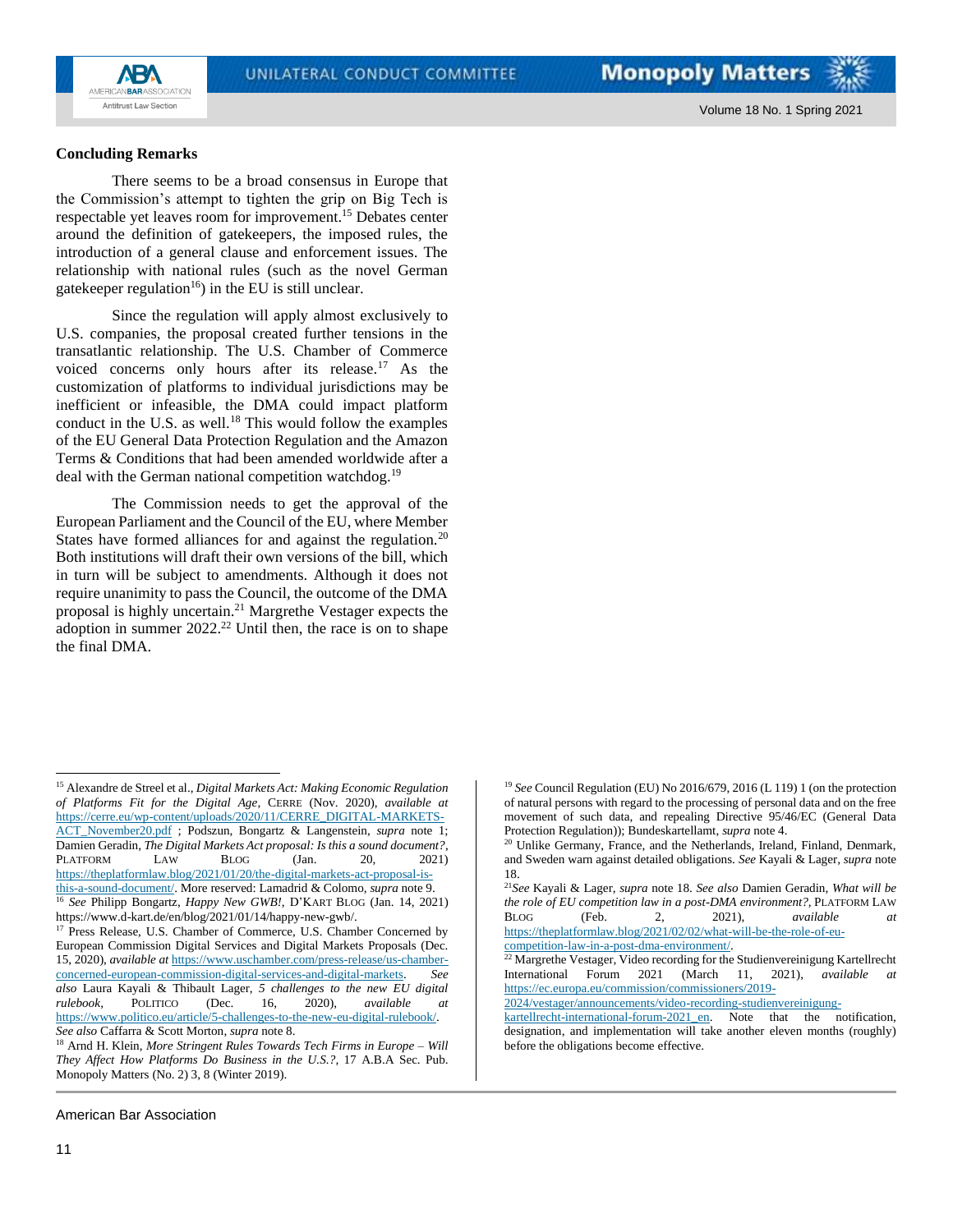

# <span id="page-11-0"></span>**Recent Issues in U.S. Antitrust Enforcement Against Tech Platforms**

## *Daniel P. Weick<sup>1</sup>*

This summary provides an overview of recent developments in U.S. antitrust enforcement against tech platforms. It was originally included in the written materials for the American Bar Association Antitrust Law Section's Spring Meeting program, "Tech Firm Conduct: 'Hypercompetitive' or 'Anticompetitive'?" A two-sided platform "offers different products or services to two different groups who both depend on the platform to intermediate between them."<sup>2</sup> While, in principle, platforms may have more than two sides, and many types of services could be viewed as platforms, two-sided platforms have seen substantial antitrust interest because of the possibility of the platform operator exercising market power with respect to one or both sides of the two-sided platform.<sup>3</sup>

In recent years, policymakers and commentators have raised concerns regarding the potential for unilateral anticompetitive conduct by firms that both own an important commercial platform and provide services on that platform that compete with third-party providers who depend on the platform. Most of these concerns have focused on certain technology platforms where a single firm runs an online marketplace but also sells goods or applications in competition with other sellers in the marketplace.

Case law has not yet addressed these issues directly.<sup>4</sup> *In Lorain Journal Co. v. United States*, the Supreme Court held that a dominant newspaper's practice of terminating advertising contracts for advertisers that also used the local radio station represented an attempt to monopolize the local advertising market, suggesting that the Sherman Act limits the ability of a dominant platform to punish its customers for using other platforms.<sup>5</sup> Similarly, in *Gamco, Inc. v. Providence Fruit &* 

American Bar Association

*Produce Bldg., Inc.*, the First Circuit held that a produce market refusing space to a seller that competed with the market's shareholders violated Sherman Act Section 2, finding that "the latent monopolist must justify the exclusion of a competitor from a market which he controls."<sup>6</sup>

More recently, the Supreme Court found in *Ohio v. American Express Co.* that in platform markets exhibiting "indirect network effects" between the two sides of the platform, like the "two-sided transaction platforms" in the credit card payments market, courts must "analyze the twosided market . . . as a whole" rather than determining antitrust liability based on harm to one side of the platform market.<sup>7</sup> The Court also addressed platform issues in *Apple Inc. v. Pepper*, holding that purchasers of "apps" on the Apple Inc. App Store had standing to sue as direct purchasers in a suit alleging that Apple monopolized "the iPhone apps aftermarket" by preventing iPhone users from downloading apps through any channel other than Apple's App Store.<sup>8</sup>

Developing issues in this space include pending investigations of major technology firms and the potential for new legislation directly addressing platform competition.<sup>9</sup> As to the investigations, the Department of Justice, the Federal Trade Commission, and several State Attorneys General have opened a series of investigations into technology platform companies.<sup>10</sup>

These investigations have resulted in five complaints, three against Google and two against Facebook. In the first complaint against Google, the Department of Justice and several States allege that Google LLC and its parent company, Alphabet Inc., deployed vertical restraints with smartphone developers and other tactics to ensure that most mobile devices installed Google's search engine as the default search engine.<sup>11</sup> The suit raises issues concerning potentially exclusionary vertical contracts, an area governed by well-defined legal

<sup>11</sup> Compl., *United States v. Google LLC*, Case No. 1:20-cv-3010 (D.D.C. Oct. 20, 2020).

<sup>&</sup>lt;sup>1</sup> Daniel Weick performed legal services for Google as an attorney at Wilson Sonsini Goodrich & Rosati, P.C. from March 2011 to August 2020 but has no current relationship with any of the companies mentioned in this summary. Mr. Weick is currently at Columbia University and owns The Law Office of Daniel P. Weick.

<sup>2</sup> *Ohio v. American Express Co.*, 138 S. Ct. 2274, 2280 (2018).

<sup>&</sup>lt;sup>3</sup> *Id.* (collecting scholarly writings on two-sided platforms).

<sup>4</sup> *See Epic Games, Inc. v. Apple Inc.*, 493 F. Supp. 3d 817, 833-34 (N.D. Cal. Oct. 9, 2020) ("As the parties acknowledge, this matter presents questions at the frontier edges of antitrust law in the United States. Simply put, no analogous authority exists."). In resolving the plaintiff's motion for a preliminary injunction, the court found "serious questions" existed concerning the plaintiff's allegations that Apple Inc. unlawfully ties distribution of apps on iOS-based mobile devices to its in-app payment system, but not a likelihood of success. *Id*. at 843.

<sup>5</sup> *Lorain Journal Co. v. United States*, 342 U.S. 143, 149-55 (1951).

<sup>6</sup> *Gamco, Inc. v. Providence Fruit & Produce Bldg.*, 194 F.2d 484, 488 (1st Cir. 1952).

<sup>7</sup> *American Express Co.*, 138 S. Ct. at 2285-87. *See also id*. at 2280 ("Indirect network effects exist where the value of the two-sided platform to one group of participants depends on how many members of a different group participate."). <sup>8</sup> *Apple Inc. v. Pepper*, 139 S. Ct. 1514, 1519 & 1525 (2019).

<sup>9</sup> *See* Cecilia Kang and David McCabe, *Lawmakers Denounce "Monopolies" Of Big Tech*, N.Y. TIMES, Oct. 7, 2020, at B1 (describing Congressional activity and agency investigations).

<sup>&</sup>lt;sup>10</sup> *Id.* ("The Justice Department has been working to file an antitrust complaint against Google, followed by separate suits against the search giant from state attorneys general. Antitrust investigations of Amazon, Apple and Facebook are also underway at the Justice Department, the Federal Trade Commission and four dozen state attorneys general.").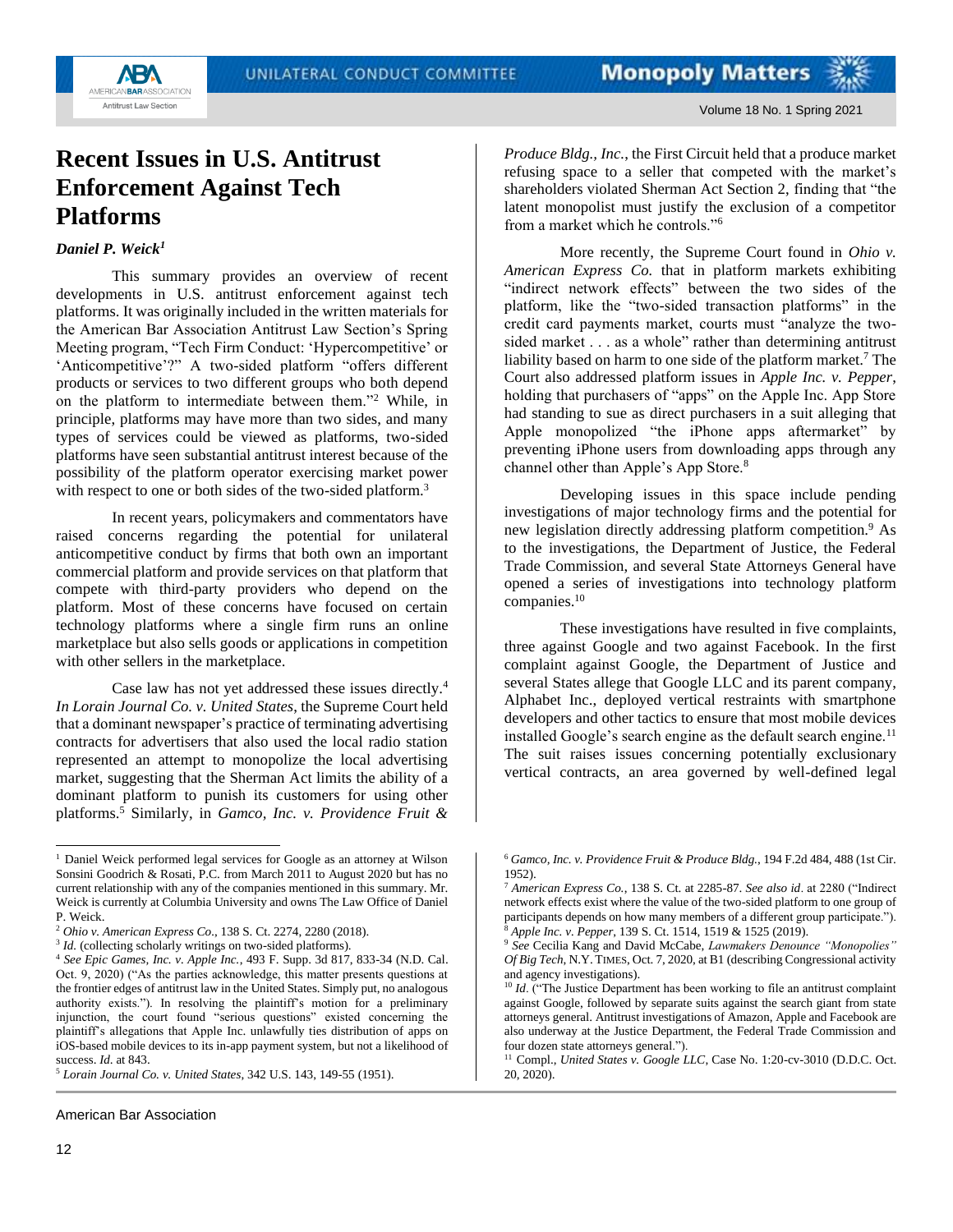

Volume 18 No. 1 Spring 2021

principles.<sup>12</sup> The second complaint against Google, filed by Texas and nine other States, alleges that the company monopolized various aspects of online advertising by acquiring DoubleClick in 2008 and then forcing publishers that sell online ad space (e.g., news websites) to license Google's ad server and use Google's ad exchange for selling advertising space, all while killing potentially competitive alternatives.<sup>13</sup> This complaint also alleges that Facebook conspired with Google to eliminate alternatives to Google's ad bidding process.<sup>14</sup> Most recently, a coalition of 38 States and territories led by Colorado filed a third complaint against Google alleging that it monopolized the search and search advertising markets by (1) using vertical restraints to ensure Google serves as the default search engine on mobile devices, (2) designing its Search Ads 360 tool to prevent interoperability with competing search advertising tools, and (3) limiting the ability of specialized search services (e.g., travel or entertainment-focused search tools) to acquire customers.<sup>15</sup>

The two complaints filed against Facebook, one by the Federal Trade Commission and the other by a coalition of 48 States and territories led by New York, make substantially overlapping allegations. In each case, the government enforcers contend that Facebook has monopolized social networking by acquiring nascent competitors Instagram and WhatsApp and by using restrictions on connection to its application programming interface ("API") to prevent potential competitors from offering services that would directly compete with Facebook's core product offerings.<sup>16</sup>

On the legislative front, the majority staff of the Subcommittee on Antitrust, Commercial and Administrative Law of the U.S. House of Representatives Committee on the Judiciary issued a report in October 2020 relating to the Subcommittee's investigation of competition in digital markets focused on allegations against Amazon.com, Inc., Apple Inc., Facebook, Inc., and Google LLC. The report alleges that "each platform now serves as a gatekeeper over a key channel of distribution" and that "each platform uses its gatekeeper position to maintain its market power."<sup>17</sup> It recommends

American Bar Association

legislation imposing structural and/or line-of-business separation rules, $^{18}$  nondiscrimination rules that "would require dominant platforms to offer equal terms for equal service and would apply to price as well as to terms of access,"<sup>19</sup> "data interoperability and portability" requirements,<sup>20</sup> merger presumptions under which "any acquisition by a dominant platform would be presumed anticompetitive unless the merging parties could show that the transaction was necessary for serving the public interest and that similar benefits could not be achieved through internal growth and expansion,"<sup>21</sup> an antitrust safe-harbor for "news publishers and broadcasters" to engage in collective bargaining with "dominant online platforms,"<sup>22</sup> and prohibition of "the abuse of superior bargaining power, including through potentially targeting anticompetitive contracts, and introducing due process protections for individuals and businesses dependent on the dominant platforms."<sup>23</sup> The report also advocates broad legislative reforms to extend Section 2 of the Sherman Act to abuses of dominance short of monopolization; to modify the antitrust rules regarding monopoly leveraging, predatory pricing, essential facilities and refusals to deal, tying, selfpreferencing, and anticompetitive product design; and to eliminate the requirement to define a relevant market to prove an antitrust violation. 24

In the Senate, Senator Amy Klobuchar has released a broad antitrust reform bill with implications for platform owners.<sup>25</sup> It would broadly define exclusionary conduct for purposes of the Clayton Act as conduct that has "an appreciable risk of harming competition" and substantially lower the requirements for proving market power.<sup>26</sup> It would also eliminate any requirement that a party bringing an antitrust claim against a "platform business" show harm "on more than 1 side of the multi-sided platform."<sup>27</sup> If adopted, the proposed

<sup>12</sup> *See, e.g.*, *FTC v. Qualcomm Inc.*, 969 F.3d 974, 1003-05 (9th Cir. 2020) (analyzing vertical agreement between Qualcomm and Apple); *United States v. Microsoft Corp.*, 253 F.3d 34, 67-71 (D.C. Cir. 2001) (en banc) (analyzing vertical contracts between Microsoft and internet access providers).

<sup>13</sup> Compl., *Texas v. Google LLC*, Case No. 4:20-cv-957 (E.D. Tex. Dec. 16, 2020).

<sup>14</sup> *Id*. ¶¶ 12-14.

<sup>&</sup>lt;sup>15</sup> Compl., *Colorado v. Google LLC*, Case No. 1:20-cv-3010 (D.D.C. Dec. 17, 2020).

<sup>16</sup> Compl., *FTC v. Facebook Inc.*, Case No. 1:20-cv-03590 (D.D.C. Dec. 9, 2020); Compl., *New York v. Facebook Inc.*, 1:20-cv-03589 (D.D.C. Dec. 9, 2020).

 $^{17}$  STAFF OF H. COMM. ON THE JUDICIARY,  $116^{\scriptscriptstyle\text{TH}}$  CONGR., INVESTIGATION OF COMPETITION IN DIGITAL MARKETS: MAJORITY STAFF REPORT AND RECOMMENDATIONS 6 (Comm. Print 2020).

<sup>&</sup>lt;sup>18</sup> *Id.* at 377-81. "Structural separations prohibit a dominant intermediary from operating in markets that place the intermediary in competition with the firms dependent on its infrastructure. Line of business restrictions, meanwhile, generally limit the markets in which a dominant firm can engage." *Id*. at 378- 79.

<sup>19</sup> *Id*. at 381.

<sup>20</sup> *Id*. at 384.

<sup>21</sup> *Id*. at 387.

<sup>22</sup> *Id*. at 388.

<sup>23</sup> *Id*. at 390.

<sup>24</sup> *Id*. at 394-98.

<sup>&</sup>lt;sup>25</sup> Competition and Antitrust Law Enforcement Reform Act of 2021, S.225, 117th Cong. (2021).

<sup>26</sup> *Id*. § 9(a).  $^{27}$  *Id.*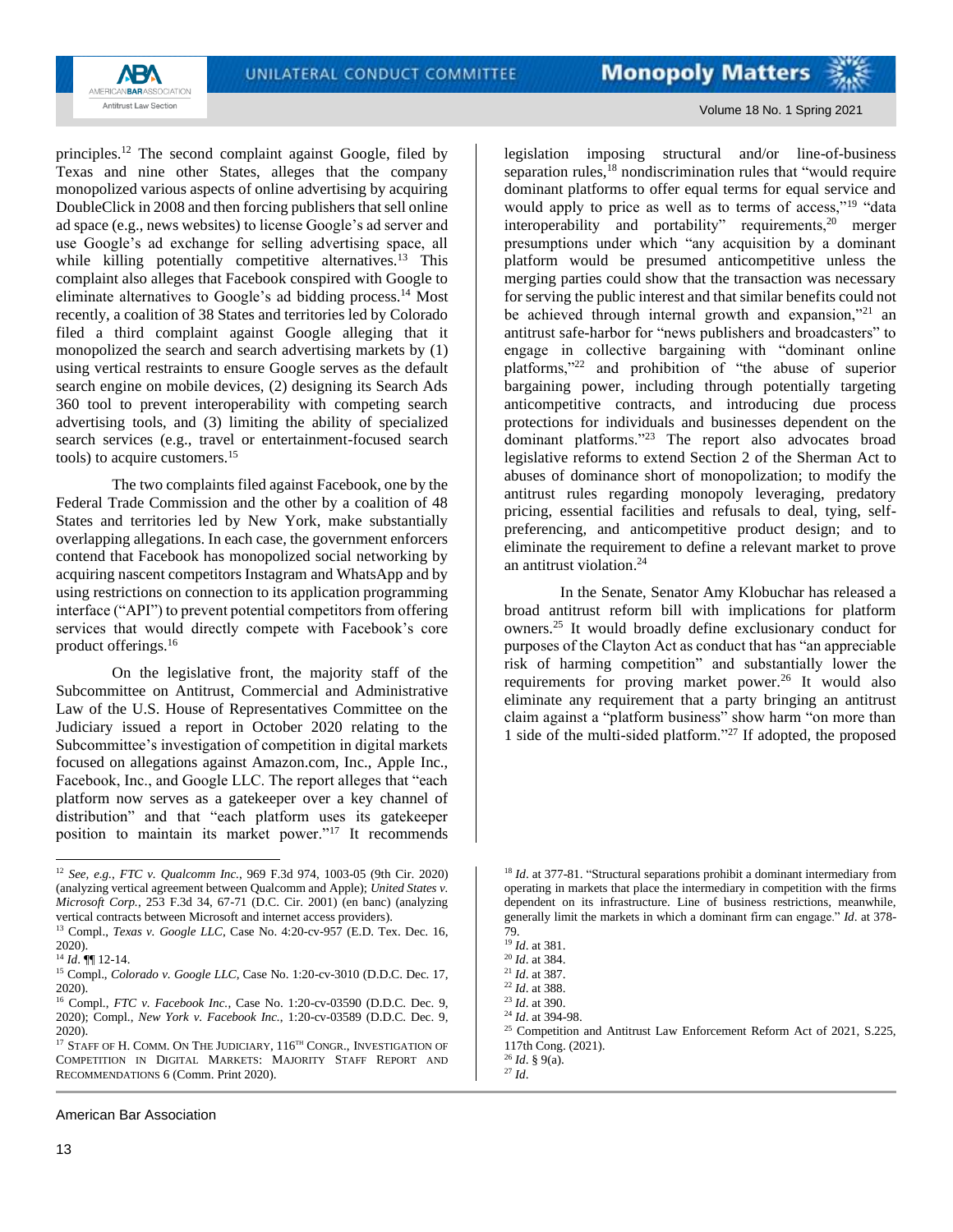

Volume 18 No. 1 Spring 2021

legislation would have a wide-ranging impact on antitrust law, including the law applicable to tech platforms.<sup>28</sup>

American Bar Association

<sup>28</sup> *See generally* Bill Baer, *How Senator Klobuchar's proposals will move the antitrust debate forward*, BROOKINGS INSTITUTION TECHTANK (Feb. 8, 2021),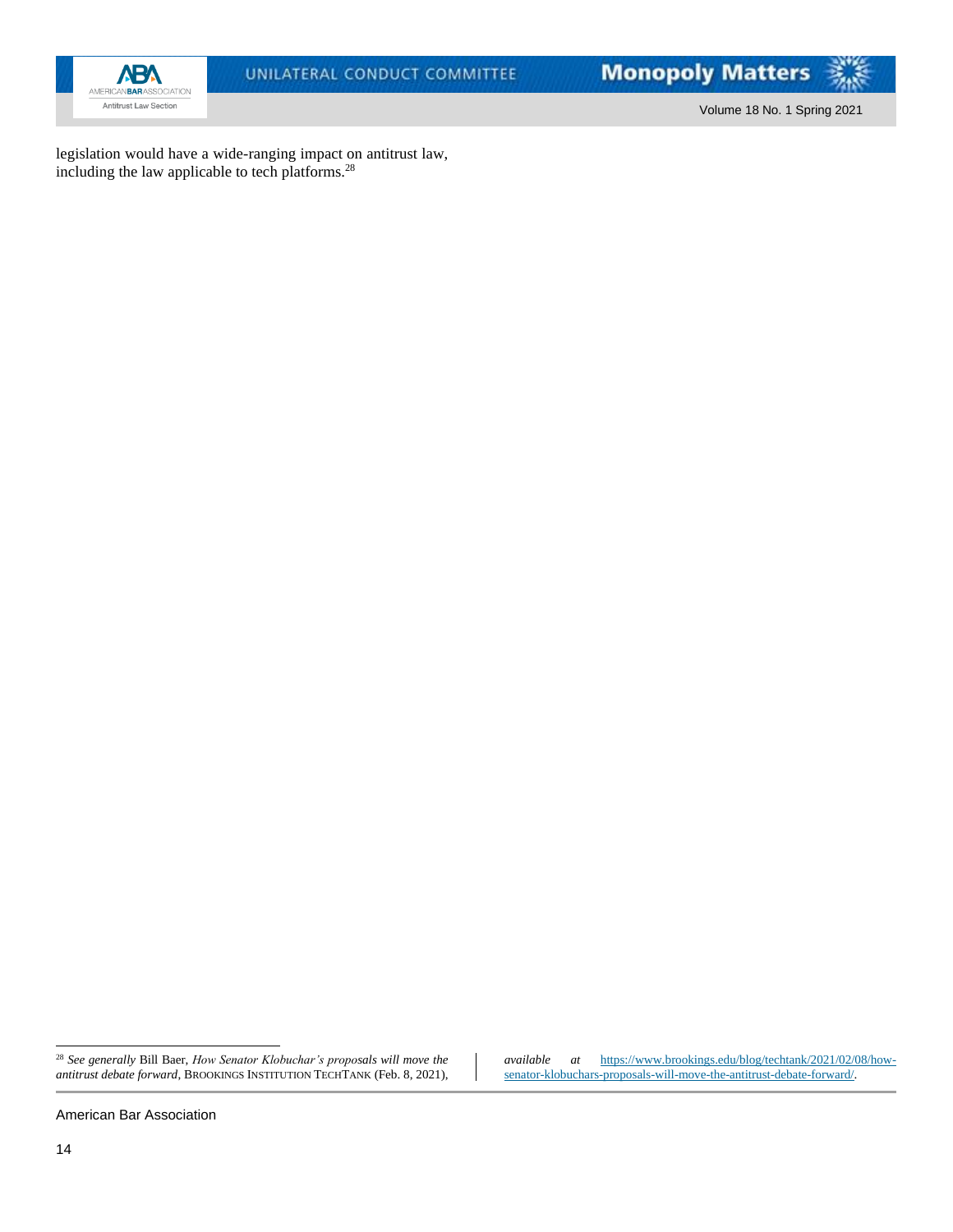# <span id="page-14-0"></span>**China's Antitrust Guidelines in the Field of Platform Economy: A Discreet Step Forward**

#### *Annie Xue<sup>1</sup>*

**AB'** AMERICANBARASSOCIATION Antitrust Law Section

China's anti-monopoly enforcement agency, the State Administration for Market Regulation ("SAMR"), released the Draft Antitrust Guidelines in the Field of Platform Economy ("Draft") on November 10, 2020 for public comments. It's a move taken amidst tightened supervision of large technology companies (especially Internet platform companies) in major global economies, and the growing criticism about issues such as "pick one in two"<sup>2</sup> and "big-data empowered discriminatory pricing" in China. The Draft generated severe controversies on various fronts. After a three-month comment period, on February 7, 2021, the SAMR officially issued the "Antitrust Guidelines in the Field of Platform Economy" ("Guidelines") without resolving certain unsettled issues. The release of the Guidelines highlights the Chinese government's determination to deal with certain market issues in the digital era with antitrust regulation and improve enforcement transparency and certainty by setting up a compliance roadmap.

## **A. The Main Differences Between the Guidelines and the Draft**

Compared with the Draft issued in November 2020, the amendments made in the Guidelines in the following areas are noteworthy:

#### **1. Market Definition Still Required**

The Draft distinguished when it was necessary to define a relevant market depending on the circumstances: (1) in a cartel or resale price maintenance ("RPM") case, it may not be necessary to define a clear relevant market; (2) in an abuse of market dominance case, if certain conditions are met<sup>3</sup> a platform operator's abusive practices can be directly determined without first defining a relevant market; and (3) in a merger review, market definition is necessary for the

American Bar Association

competitive analysis. The Draft's deviation in this respect from long-standing practices (especially in the abuse of market dominance case) caused significant concerns and debates. Commentators were concerned that the simplified competition analysis may arbitrarily lower the burden of proof for the antitrust authorities and private plaintiffs, resulting in more type I errors.

To address commentators' concerns, the official Guidelines first deleted the controversial circumstances where market definition can be skipped, sticking to the long-standing principle that relevant market definition is required in all types of antitrust cases. With that being said, the Guidelines reserve the possibility that "different types of monopoly cases have different practical needs for definition of relevant markets." It remains to be seen whether and how the law enforcement agencies will identify and justify the "special practical needs" of skipping market definition. In fact, both the relevant product market and the relevant geographic market were defined in two post-Guidelines high-profile exclusive dealing cases. They were respectively launched by the SAMR and the Shanghai Administration for Market Regulation ("SHAMR")<sup>4</sup> but both targeted the e-commerce platforms with national or regional market significance.

Second, the Guidelines clarify that when defining relevant markets, multiple relevant commodity markets can be defined based on one or multiple sides of a platform. It also states that where there are cross-platform network effects that can sufficiently constrain the platform operators, the relevant commodity market definition can take into account multiple sides of the platform. That is to say, the multi-sided market can be integrated to define a single relevant market.

In addition, the Guidelines add new factors to be considered for substitutability analysis in defining relevant markets. Specifically, due to complexities such as retaining platform functions, business models, user groups, multi-sided markets, offline transactions and other dynamics, the Guidelines add "application scenarios" as a factor for demand substitutability analysis. When it comes to supply

<sup>&</sup>lt;sup>1</sup> Dr. Annie Ying Xue is Senior Counsel & Partner at Beijing's GEN Law Firm. The viewpoints presented in this article remain the author's and do not necessarily represent those of the law firm.

<sup>&</sup>lt;sup>2</sup> "Pick one in two" is a Chinese expression that refers to certain types of exclusive dealings, including exclusive contracting and the associated incentive mechanisms which prevent businesses operating on a platform from multihoming. The incentive mechanisms may include punitive measures such as search downgrades, traffic restrictions, technical barriers, and withholding. Positive incentives such as subsidies, discounts, preferences, traffic flow resource support, and the like may also be used to prevent multihoming. While these kinds of incentive schemes may benefit platform operators, consumer interests, and improve social welfare overall, they may also be harmful trading behavior if they cause obvious exclusive and restrictive effects on market competition.

 $3$  Article 4(3) of the Draft sets out the following conditions for the exemption of market definition in a market dominance abuse case: (1) certain behaviors that are only possible based on a dominant market position occur; (2) the said behaviors last for a material period of time; (3) the competition harm is conspicuous; (4) it's extremely difficult to come up with an accurate relevant market definition; and (5) there is sufficient evidence to prove the first four conditions.

See the SAMR decision about the Alibaba case, *available at* [http://www.samr.gov.cn/fldj/tzgg/xzcf/202104/t20210409\\_327698.htm](http://www.samr.gov.cn/fldj/tzgg/xzcf/202104/t20210409_327698.htm) (in Chinese). See the SHAMR decision about the Sherpa's case, *available at*  [http://www.samr.gov.cn/fldj/tzgg/xzcf/202104/t20210412\\_327737.html](http://www.samr.gov.cn/fldj/tzgg/xzcf/202104/t20210412_327737.html) (in Chinese).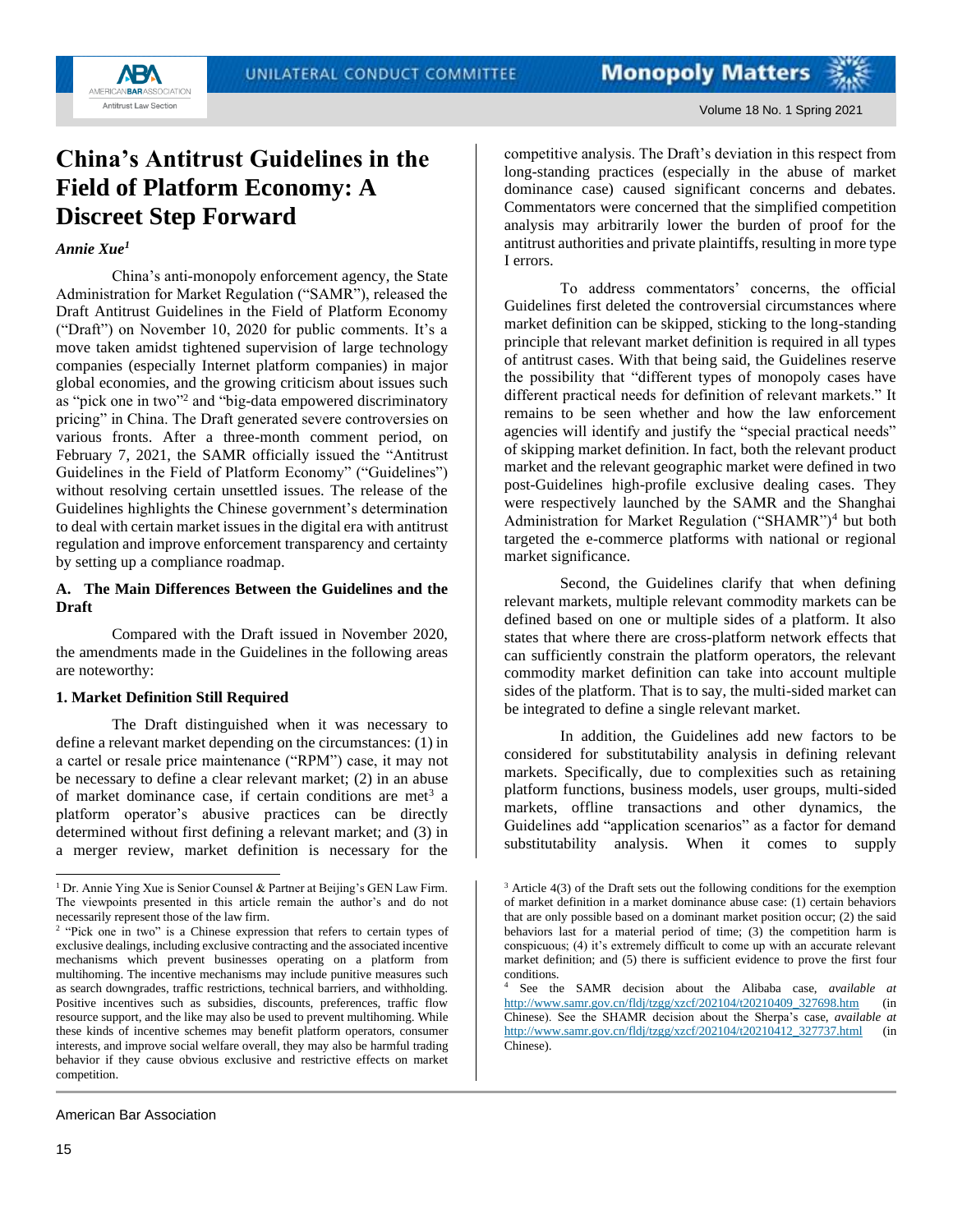

substitutability analysis, the SAMR will also consider crossmarket competition in addition to the traditional factors such as market entry, technical barriers, network effects, lock-in effect and switching costs.

#### **2. Independent Parallel Acts Such as Price Following Do Not Create an Illegal Agreement**

Following the Draft, the Guidelines exclude independent parallel acts such as price following from liability but add use of data, algorithms and platform rules as alternative means to achieve concerned actions, a response to the phenomena prominent in digital industries.

When determining platform-related monopoly agreements, the Guidelines essentially take the subjective intentions of operators into consideration. The objective fact that platforms follow each other's prices or use similar data, algorithms, rules, etc., is not enough by itself to create a monopoly agreement. A monopoly agreement requires communication between the operators or at least indirect evidence that communication can be presumed to exist.

The Guidelines' position that platform independent parallel acts are not monopoly agreements is consistent with the certification requirements of "coordinated behavior plus communication" that China has consistently upheld in administrative and judicial enforcement of monopoly agreements. It is also in line with current enforcement needs. Presently, internet platforms in China are an oligopoly in many sectors. The competition among platforms is fierce, and "following" behaviors are common. Platforms make profitmaximizing decisions in an interdependent environment, thus it is difficult to prove that any action is the result of an explicit or tacit agreement between them. This provision of the Guidelines shows that law enforcement agencies currently adopt a relatively modest regulatory attitude on issues such as data, algorithms and other independent parallel acts and pricefollowing behavior.

## **3. Most Favored Nation Clauses ("MFNs") May Constitute a Monopoly Agreement or an Abuse of Dominant Market Position**

The Draft made it clear that the MFNs may constitute a vertical monopoly agreement. The SAMR would consider these factors in its analysis: the parties' market power, competition in the relevant market, the commercial motivation for entering the MFN, the impact of the MFN on the ability of other firms to enter the market, consumer welfare, and innovation.

The Guidelines describe MFNs as when "platform operators require the operators on the platform to provide them with equal or superior trading conditions such as price and quantity compared to other competitive platforms." These MFNs, the Guidelines further clarify, might be considered not only a vertical monopoly agreement but may also constitute an abusive practice of market dominance.

## **4. A "Substantial Reduction in the Existing Number of Transactions" and Other Refusals to Deal Will Face Scrutiny**

Compared with the Draft, Article 14 of the Guidelines adds "substantially reducing the existing number of transactions with counterparties" as a potential refusal to deal claim under abuse of dominant market position. This is in line with the "Interim Provisions on Prohibition of Abuse of Dominant Market Position" and relevant regulations issued by the SAMR, that include indirect refusals to deal as potential violations. A most recent case that reflects this regulatory attitude is the Sherpa's case, where the Shanghai based takeaway platform would take down a seller if it also sells on other platforms.

#### **5. Data Is Not an Essential Facility, But a Platform Possessing Data May Be**

The Draft stipulated that both platforms and data may constitute an essential facility. The Guidelines delete the statement that data may constitute an essential facility, but in determining whether the platform constitutes an essential facility, the SAMR will look at the extent to which the platform possesses data.

Judging from the current law enforcement and judicial practices in Europe and the United States, the theory of "essential facility" is mainly applicable to public utilities with a natural monopoly and a network industry. As a new type of factor of production, data is quite different from the traditional ones. Anti-monopoly law enforcement in the data field is intertwined with data property rights, user privacy protection, and more complex issues such as how to balance and choose between innovation and competition. As to whether data needs to be regulated by anti-monopoly laws and whether traditional anti-monopoly theories can be applied, further exploration and examination through practice by law enforcement and justice are still needed. In the administrative guidance offered by the SAMR's in the Alibaba case, among others, the authority expressly mentioned personal information and privacy protection as one of the platform responsibilities to be strengthened.

## **B. Important Breakthroughs of the Guidelines**

The Guidelines retain the provisions on "algorithmic collusion," "pick one in two," "hub-and-spoke agreements" and other related issues in the Draft. Compared with the previous departmental regulations and normative documents issued by

American Bar Association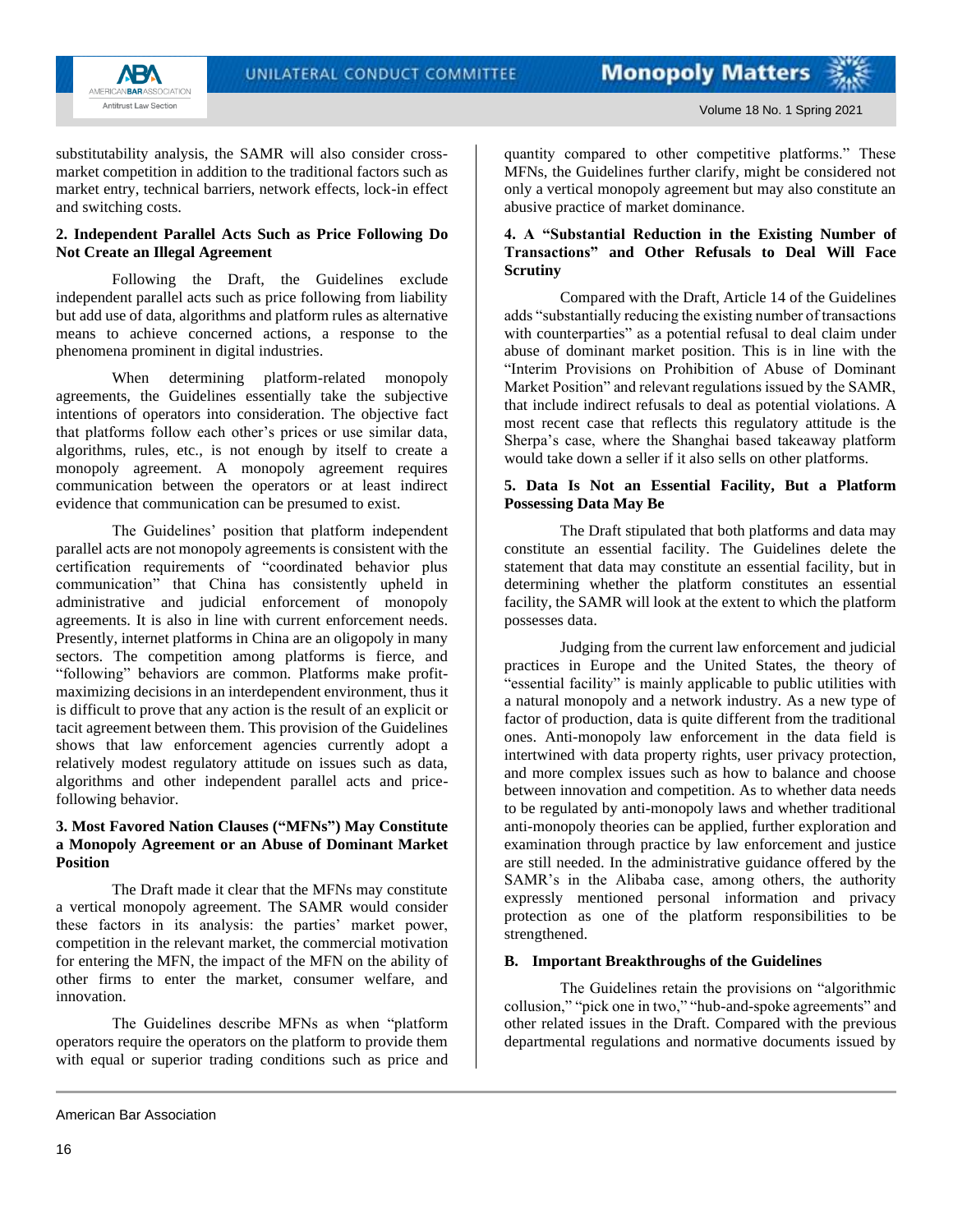



Volume 18 No. 1 Spring 2021

the regulatory agency, the Guidelines achieve breakthroughs in the aspects below.

## **1. Monopoly Agreements**

The law enforcement field touches cutting-edge issues such as "algorithmic collusion" and "hub-and-spoke agreements." Specifically, the Guidelines stipulate that platforms' use of data, algorithms and platform rules, etc., to achieve coordinated behavior (with communication) may constitute a horizontal monopoly agreement (see Article 6). A hub-and-spoke agreement reached either through the "spokes" leveraging the vertical relationship with the platform operator, or through the platform operator "hub" organizing and coordinating the "spokes," may constitute a monopoly agreement if it excludes competition (see Article 8).

## **2. Abuse of Dominant Market Position**

Article 15 clarifies that the "pick one in two" behavior may constitute restricted exclusionary behavior. Implementing punitive measures can also be deemed restricted exclusionary behavior. If an incentive scheme has an obvious exclusion or restriction effect on market competition, it may also be deemed restricted exclusionary behavior (see Article 15).

Article 17 clarifies that big data-enabled personalized pricing may constitute price discrimination regulated by the Anti-Monopoly Law. Differential transaction prices or other trading conditions based on big data and algorithms, according to the counterparties' ability to pay, consumption preferences, usage habits, etc., may constitute price discrimination. The Guidelines, however, eliminated the phrase "differential trading prices or other trading conditions for old and new counterparties, based on big data and algorithms" that was in the Draft. This modification indicates that whether the transaction counterparty is "old" is not a necessary condition for determining differential treatment. Rather, it is necessary to comprehensively consider the payment ability, consumption preferences and usage habits of the counterparty of the transaction to determine whether the users' transaction conditions are the same.

## **3. Merger Review**

The Guidelines clarify that Variable Interest Entity<sup>5</sup> mergers and acquisitions fall within the scope of merger review. Under circumstances where the transaction does not meet the notification criteria and where there is a high degree of concentration in the relevant market, the regulatory agency can initiate ex officio investigations (see Article 18).

**4. Abuse of Power by Administrative Agencies**

It is an abuse of an administrative agencies' administrative power to exclude or restrict competition by taking specific stipulated acts, including by directly or indirectly restricting an entity or individual's operation, purchase, or use of the goods provided by the designated operators in the platform economy (see Article 22).

Administrative agencies and organizations authorized by laws and regulations to manage public affairs shall formulate regulations, normative documents, other policy documents and specific policy measures in the case based on the economic activities of market participants in the platform economy. The agencies shall conduct fair competition reviews (see Article 23).

## **C. Conclusion**

On the whole, the Guidelines summarize the advanced law enforcement experience of China and other jurisdictions and respond to internet-related monopoly issues under the Anti-Monopoly Law. Before the Guidelines officially came out, the SAMR had launched an investigation into the suspected monopolistic behavior of some internet platforms and made administrative penalty decisions on some cases. The Guidelines signal that the government's anti-monopoly supervision and regulation of the internet and platform operators is on the agenda. Acts such as "pick one in two," "most-favored-nation treatment," "price discrimination through big data" and failure to notify mergers may all become the upcoming focus of law enforcement. In addition, in the field of civil litigation, some disputes between internet companies alleging platform and data monopolies have been submitted to court for trial. Therefore, it is necessary for Internet companies to take precautions, analyze their own controversial business models and competitive schemes based on the Guidelines, and evaluate and design alternative solutions, in order to reduce the legal risks that companies may face after the Guidelines come into effect.

(1) obtain the qualification to apply for a telecom license, which is only available to Chinese-funded companies; and (2) conveniently raise funds and get listed.

<sup>&</sup>lt;sup>5</sup> A variable interest entity ("VIE") refers to a legal business structure in which an investor has a controlling interest despite lacking majority voting rights. In the Chinese platform context, a VIE is often set up to achieve two goals: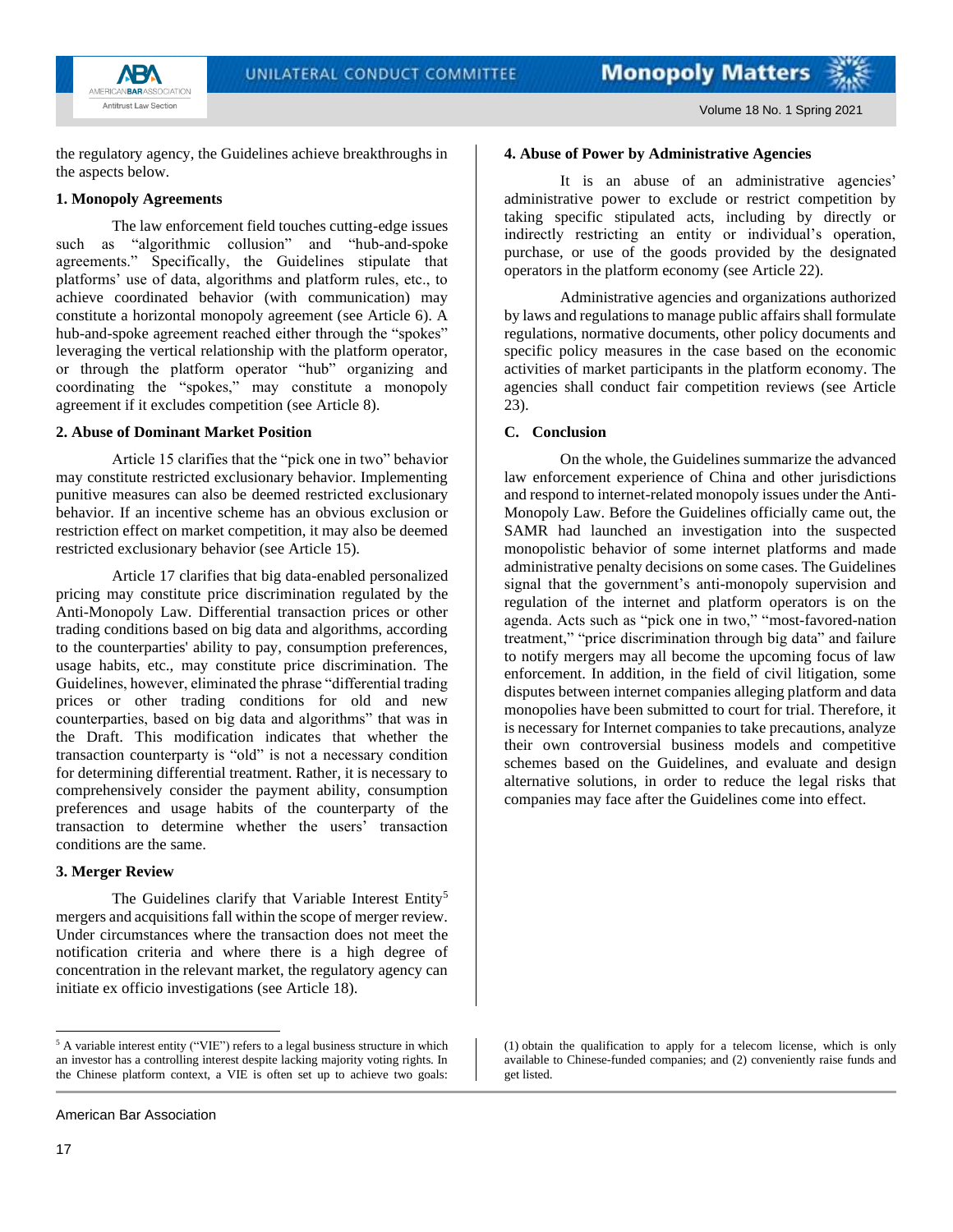

# <span id="page-17-0"></span>**Summary of the ABA Sections' Comments on "Algorithms: How they can Reduce Competition and Harm Consumers"**

*By Dr. Aparna Sengupta<sup>1</sup> & Jody Boudreault<sup>2</sup>*

On March 16, 2021, the Antitrust Law Section and the International Law Section of the American Bar Association ("the Sections") submitted their comments on the consultation paper "Algorithms: How they can reduce competition and harm consumers," published by the Competition and Markets Authority ("CMA") on January 19, 2021 ("the Paper").<sup>3</sup>

The Sections recognized the increasingly important role that algorithms play in commercial activities. The Sections also acknowledged the complexity of algorithmic systems and the importance of analyzing the implications of their use from a competition and consumer law perspective. As recognized by the CMA in the Paper, the Sections also noted that both interagency and international cooperation is essential for assessing such implications because platforms and internet businesses span the globe. The use of algorithms and their resulting consumer harm or benefit are not restricted to a single jurisdiction. The Sections appreciated the CMA's comprehensive overview and assessment of potential harms to competition and consumers from the use of algorithms and their continued commitment to coordinate further work on algorithms with its international enforcement colleagues.

This article summarizes the Sections' comments on exclusionary abuses and collusion risks.

#### **I. Exclusionary Abuses**

The Sections commended the CMA "for comprehensively identifying potential theoretical harms that could stem from the unilateral development, adoption, or modification of algorithms." <sup>4</sup> These included exclusionary abuses that could theoretically foreclose competition, such as: (1) self-preferencing; (2) unintended exclusion from

American Bar Association

manipulation of platform algorithms; and (3) predatory pricing.<sup>5</sup> Although "the Paper acknowledges the potential efficiencies or benefits associated with algorithms generally, the discussion of these benefits is limited in the context of the assessment of individual exclusionary harms." <sup>6</sup> The Sections therefore made two suggestions. First, the CMA should further develop evidence on "the extent of efficiencies and benefits created by particular algorithms" because pro-competitive benefits are "relevant to the application of the legal standard...."<sup>7</sup> Second, the CMA should help avoid enforcement uncertainty and promote the legitimate and procompetitive development, implementation, and refinement of algorithms. <sup>8</sup> For this, the CMA should provide further guidance on which applicable legal standards—including how pro-competitive benefits and efficiencies may be weighed will apply to potential identified theories of harm.<sup>9</sup>

### *a. Potential Efficiencies and/or Benefits of Algorithms*

The Sections discussed efficiencies and benefits to consumers from algorithms that the Paper did not identify. "For example, refinement of a search algorithm could enhance relevance of results overall, to the benefit of consumers and other users." <sup>10</sup> Additionally, "potential benefits from algorithmic improvements [may] promote legitimate—and potentially procompetitive—modification of algorithms." <sup>11</sup> The Sections encouraged the CMA to "consider efficiencyenhancing discounts that promote competition and consumer benefits.  $\ldots$ ."<sup>12</sup>

"Further, when considering the real-world effects associated with use and modification of algorithms—including balancing the potential harms and benefits—the Sections strongly recommend[ed] that the CMA's future work program develop the Paper's theoretical discussion to develop and consider empirical evidence."<sup>13</sup> The Sections noted that the Paper rightly acknowledges that "[e]ven in relatively wellresearched areas, such as algorithmic collusion, there is a dearth of empirical studies to understand real-world impacts."<sup>14</sup> Because the operation of machine learning and algorithms is a

[reduce-competition-and-harm-consumers/algorithms-how-they-can-reduce](https://www.gov.uk/government/publications/algorithms-how-they-can-reduce-competition-and-harm-consumers/algorithms-how-they-can-reduce-competition-and-harm-consumers)[competition-and-harm-consumers.](https://www.gov.uk/government/publications/algorithms-how-they-can-reduce-competition-and-harm-consumers/algorithms-how-they-can-reduce-competition-and-harm-consumers)

- <sup>6</sup> *ABA Comments*, *supra* note 3, at 4.
- 7 *Id*.

<sup>10</sup> *Id*. at 5.

<sup>&</sup>lt;sup>1</sup> Dr. Aparna Sengupta is a Manager in the Washington, D.C. Antitrust and Competition practice at Bates White Economic Consulting.

<sup>2</sup> Jody Boudreault is a Partner in the Washington, D.C. Antitrust and Competition practice at Baker Botts L.L.P.

<sup>3</sup> ABA Section of Antitrust Law, *Joint Comments on Competition and Markets Authority Consultation Paper on "Algorithms: How They Can Reduce Competition and Harm Consumers,"* Mar. 16, 2021 [hereinafter *ABA Comments*], *available at* [https://www.americanbar.org/content/dam/aba/administrative/antitrust\\_law/co](https://www.americanbar.org/content/dam/aba/administrative/antitrust_law/comments/march-2021/comments-uk-31621.pdf) [mments/march-2021/comments-uk-31621.pdf;](https://www.americanbar.org/content/dam/aba/administrative/antitrust_law/comments/march-2021/comments-uk-31621.pdf) Competition & Markets Authority, *Algorithms: How they can reduce competition and harm consumers*,<br>Jan. 19, 2021 [hereinafter *Paper*], available at [hereinafter *Paper*], *available at* [https://www.gov.uk/government/publications/algorithms-how-they-can-](https://www.gov.uk/government/publications/algorithms-how-they-can-reduce-competition-and-harm-consumers/algorithms-how-they-can-reduce-competition-and-harm-consumers)

<sup>4</sup> *ABA Comments*, *supra* note 3, at 4.

<sup>5</sup> *Paper*, *supra* note 4, § 2.2.

<sup>8</sup> *Id*.

<sup>9</sup> *Id*.

<sup>11</sup> *Id*.

<sup>12</sup> *Id*. <sup>13</sup> *Id*.

<sup>14</sup> *Paper*, *supra* note 4, at 3.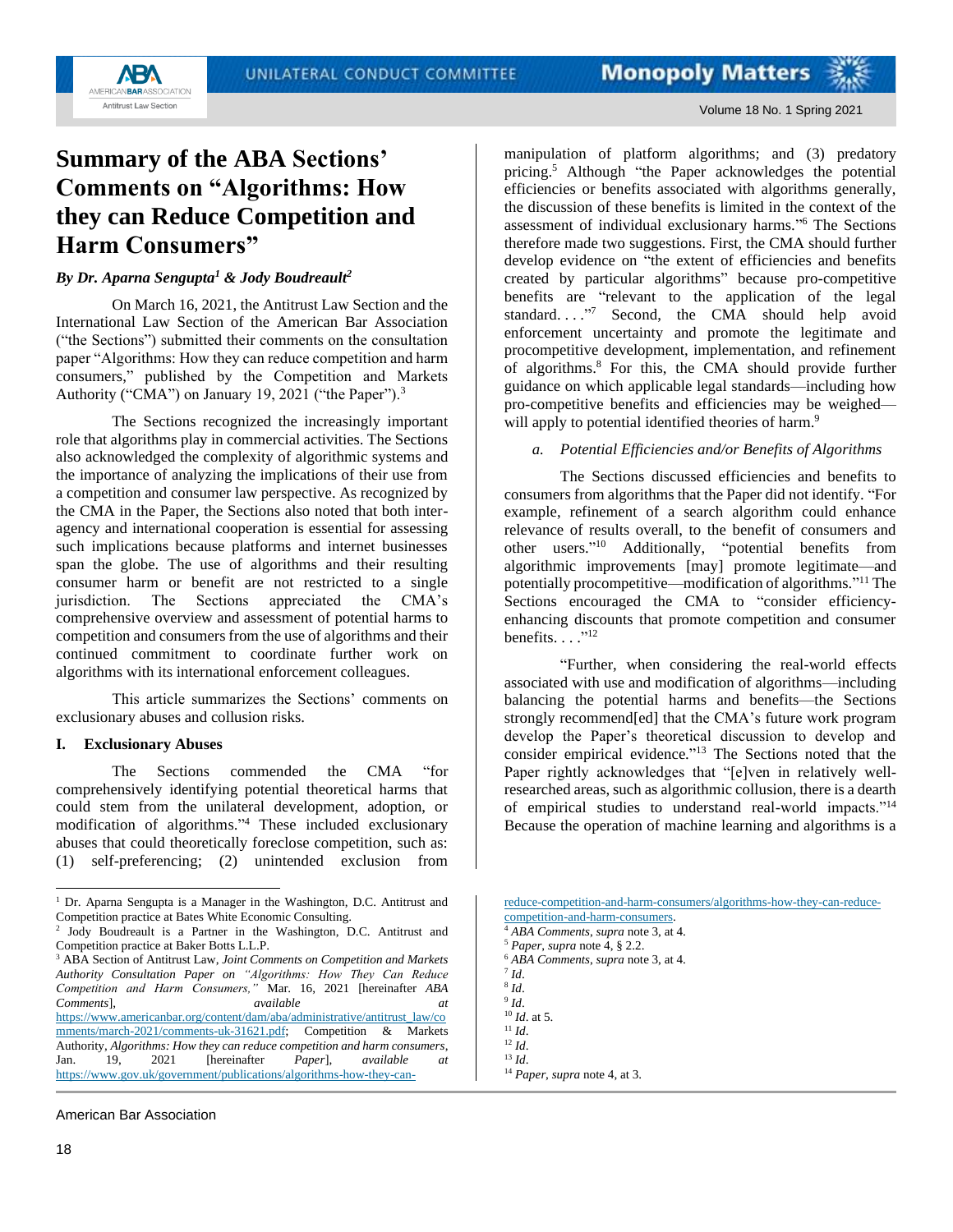The Sections appreciated CMA's evaluation of the use

The Sections described that "[c]ases in which

The Sections commented that existing law and

The Sections clarified that the mere fact of using

economic analysis could adequately address potential horizontal price-fixing issues raised by algorithms, although acknowledging that computer-determined pricing may be susceptible to coordination, just as human-determined

algorithms to detect competing prices that are already transparent quickly does not convert lawful conscious parallelism into a cartel offense. They illustrated this point by giving the example of two petrol stations across the street from one another, and as one station posts its new price to the public, the other station could adjust its price as well. "Without an

<sup>25</sup> Information, *United States v. Topkins*, No. 3:15-cr-0021 (N.D. Cal. Apr. 6, 2015), ECF No. 1, *available at* [https://www.justice.gov/atr/case-](https://www.justice.gov/atr/case-document/file/513586/download)

<sup>26</sup> Indictment, *United States v. Aston*, No. 3:15-cr-00419 (N.D. Cal. Aug. 27, 2015), ECF No. 1, *available at*

Press Release, U.S. Dep't of Justice, Former E-Commerce Executive Charged with Price fixing in the Antitrust Division's First Online Marketplace Prosecution (Apr. 6, 2015), *available at* [https://www.justice.gov/opa/pr/former-e-commerce-executive-charged-price-](https://www.justice.gov/opa/pr/former-e-commerce-executive-charged-price-fixing-antitrust-divisions-first-online-marketplace)

competitors use an algorithm to implement or monitor a pricefixing agreement are still, at their essence, just traditional pricefixing cases," and an agreement among competitors remains a required element in proving collusion.<sup>24</sup> The Sections cited the online poster cases, *United States v. Topkins*<sup>25</sup> and *United States v. Aston,*<sup>26</sup> where the DOJ demonstrated how U.S. antitrust laws can be used to prosecute this type of classic collusive agreement

proactively monitor and seek to mitigate the risk of such harms

of algorithms in the context of horizontal price-fixing agreements, hub and spoke conspiracies, and autonomous tacit collusion. The Sections described that algorithms present a "double-edged sword" to competitive markets. The use of algorithms could enhance competition by facilitating rapid response to changing competitive conditions and customer demand. However, the use of algorithms may facilitate collusion and make cartels more stable. Based on the current understanding of the use of algorithms, the Sections concluded that the use of algorithms "does not alter the core elements of a

*a. Horizontal Price Fixing Agreements*

in advance."<sup>22</sup>

cartel case."23

to restrain trade.<sup>27</sup>

 $\frac{\text{document/file/513586}/\text{download}}{26 \text{ Indict}}$ .

[https://www.justice.gov/atr/file/840016/download.](https://www.justice.gov/atr/file/840016/download)

[fixing-antitrust-divisions-first-online-marketplace.](https://www.justice.gov/opa/pr/former-e-commerce-executive-charged-price-fixing-antitrust-divisions-first-online-marketplace)

<sup>28</sup> *ABA Comments*, *supra* note 3, at 7.

pricing.<sup>28</sup>

**II. Collusion Risks**



Volume 18 No. 1 Spring 2021

highly complex area,<sup>15</sup> the Sections called for further evidence gathering. Given this context, the Sections respectfully recommended "that the future work in relation to the effects of algorithms be evidence based, taking due account of the complexity of the issues." 16

#### *b. Framework for Assessment*

The Sections called for further guidance and clarification of "legal standards relevant to assessing: when development, use, or modification of an algorithm could constitute an exclusionary abuse; the types of evidence that the CMA envisages would be relevant to this assessment; and how changes to algorithms that may create benefits for some users and negative implications for others should be assessed."<sup>17</sup>

In particular, the Sections welcomed "guidance as to whether the CMA envisages its further work on exclusionary issues relating to algorithms proceeding under the proposed *ex ante* regime for the Digital Markets Unit, existing competition law, or both." <sup>18</sup> If both, the Sections suggested that "further guidance regarding the relevant factors for determining which legal framework to apply would be helpful." <sup>19</sup> For example, "[e]xisting competition law standards on issues such as 'selfpreferencing' are currently in a state of development so that it is likely to be more difficult for businesses and advisers to 'selfassess' how potential uses of, and/or changes to, algorithms will be evaluated under applicable legal standards. Given the potential consequences for business (including exposure to sizeable penalties) and current lack of clarity in this area, the Sections encourage<sup>[d]</sup> the CMA to develop further guidance to assist businesses and their advisers in assessing when an algorithm is likely to result in one of the exclusionary harms identified in the Paper." 20

Finally, the Sections called for further guidance as to the legal standard for assessment of "unintended harms"<sup>21</sup> stemming from legitimate business decisions to make changes to algorithms. Because the potential effects of algorithmic changes may not always be clear in advance, the Sections particularly encouraged guidance as to the legal standard for assessment of "unintended harms" "to allow businesses to

#### American Bar Association

 $^{15}$   $ld.$   $\S$  1.

<sup>16</sup> *ABA Comments*, *supra* note 3, at 5.

 $17$  *Id.* 

<sup>18</sup> *Id*. at 5-6. <sup>19</sup> *Id*. at 6.

<sup>20</sup> *Id*.

<sup>21</sup> *Paper*, *supra* note 4, § 2.2.2. <sup>22</sup> *ABA Comments*, *supra* note 3, at 6.

<sup>23</sup> *Id*.

<sup>24</sup> *Id*. at 7.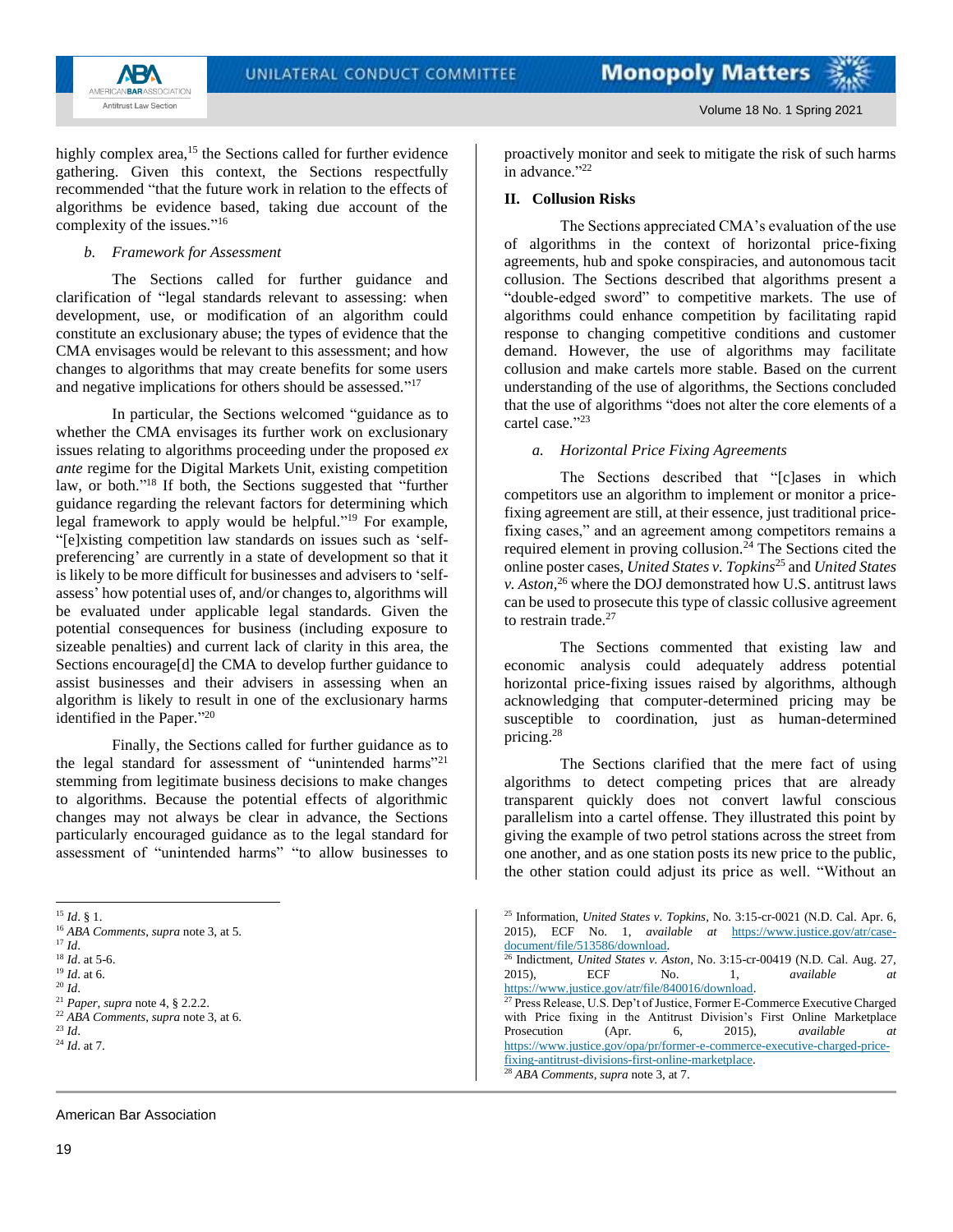

agreement between the stations on any component of the price, there is no cartel violation."<sup>29</sup>

#### *b. Hub and Spoke Conspiracies*

The Paper discussed the possibility that using algorithms by online platforms could create a "hub-and-spoke structure" or facilitate anticompetitive information exchange among such platforms and their supply-side users.<sup>30</sup> For a potential hub-and-spoke conspiracy, the Sections commented that "there should be evidence of an agreement among horizontal competitors to fix prices or allocate markets, or at least to use a particular algorithm to achieve those same ends."<sup>31</sup>

The Sections respectfully recommended exercising caution before inferring a per se unlawful cartel offense merely from using a common algorithm by sellers on an online platform. The Sections described that the rule in both UK  $\text{counts}^{32}$  and the United States<sup>33</sup> is that a series of vertical agreements between a "hub" and various "spokes" can be viewed as a horizontal agreement among the spokes only if they use the hub as a means to communicate an anticompetitive intent with each other.<sup>34</sup> Finally, the Sections commented that there could be procompetitive justifications on certain online platforms to use a common algorithm that should be considered in any analysis (e.g., using a common algorithm may result in competitive pricing to consumers).<sup>35</sup>

#### *c. Autonomous Tacit Collusion*

The Paper discussed the possibility of "autonomous tacit collusion," as the third concern around algorithmic collusion, where algorithms could use complex techniques to learn to collude tacitly.<sup>36</sup> The Sections agreed with the Paper's conclusion that the risk of such collusion in real-world markets is unclear due to the lack of sound empirical evidence.<sup>37</sup>

The Sections raised three issues. First, if future research supports algorithmic "autonomous tacit collusion" (i.e., collusion without explicit communication and human intentions), would antitrust enforcers need a new definition of agreement and treat algorithmic interactions similarly to human interactions? Second, although humans design algorithms – do they intentionally design such algorithms so they can self-learn to collude? Finally, would individuals or firms that benefit from the algorithmic collusion be liable for the algorithm's autonomous decisions? Although the Sections did not rule out

American Bar Association

that a different legislative approach to some of these issues might be required, they agreed that additional studies and research are necessary to assess whether autonomous tacit collusion can and does take place.<sup>38</sup>

*d. Other Issues*

The Sections also recommended that the CMA consider other issues related to collusion that were not mentioned in the Paper.

First, the Sections suggested CMA exercise caution concerning their recommendation of disclosing algorithms to the consumers.<sup>39</sup> The Sections described that information relating to a firm's use of pricing algorithms should be considered highly confidential because sharing or even disclosing that a certain kind of algorithm is being used to set prices could facilitate collusion with competitors.<sup>40</sup>

Second, the Sections recommended CMA to consider discussing how algorithms might make markets more susceptible to collusive outcomes, if at all. For example, does the use of algorithms change any structural (demand and supply) characteristics, or does the availability of algorithms and data make it easier for firms to innovate and differentiate their production process leading to asymmetries in costs and hence harder to sustain "collusion."<sup>41</sup>

Finally, the Sections suggested that the CMA consider topics related to multi-market contacts and multi-sided markets in greater detail.<sup>42</sup> "For example, how would the CMA assess 'collusive' activities potentially harming one side of the market, third-party sellers, but that return as indirect network effects to the other side of the market, consumers, as benefits?"<sup>43</sup>

<sup>36</sup> *Paper*, *supra* note 4, §§ 2.80(c), 2.84–2.85.

<sup>37</sup> *ABA Comments*, *supra* note 3, at 8.

<sup>40</sup> *Id*.

<sup>29</sup> *Id*.

<sup>30</sup> *Paper*, *supra* note 4, §§ 2.80(b), 2.83.

<sup>31</sup> *ABA Comments*, *supra* note 3, at 8.

<sup>32</sup> Nicolas Sahuguet & Alexis Walckiers, *Hub-and-Spoke Conspiracies: the Vertical Expression of a Horizontal Desire?*, 5 J. EUR. COMPETITION L. & PRAC. 711, 712 (2014).

<sup>33</sup> *E.g.*, *United States v. Apple, Inc.*, 791 F.3d 290 (2d Cir. 2015).

<sup>34</sup> *ABA Comments*, *supra* note 3, at 8.

<sup>35</sup> *Id*.

<sup>38</sup> *Id*. at 8-9.

<sup>39</sup> *Id*. at 9.

<sup>41</sup> *Id*.

<sup>42</sup> *Id*.

<sup>43</sup> *Id*.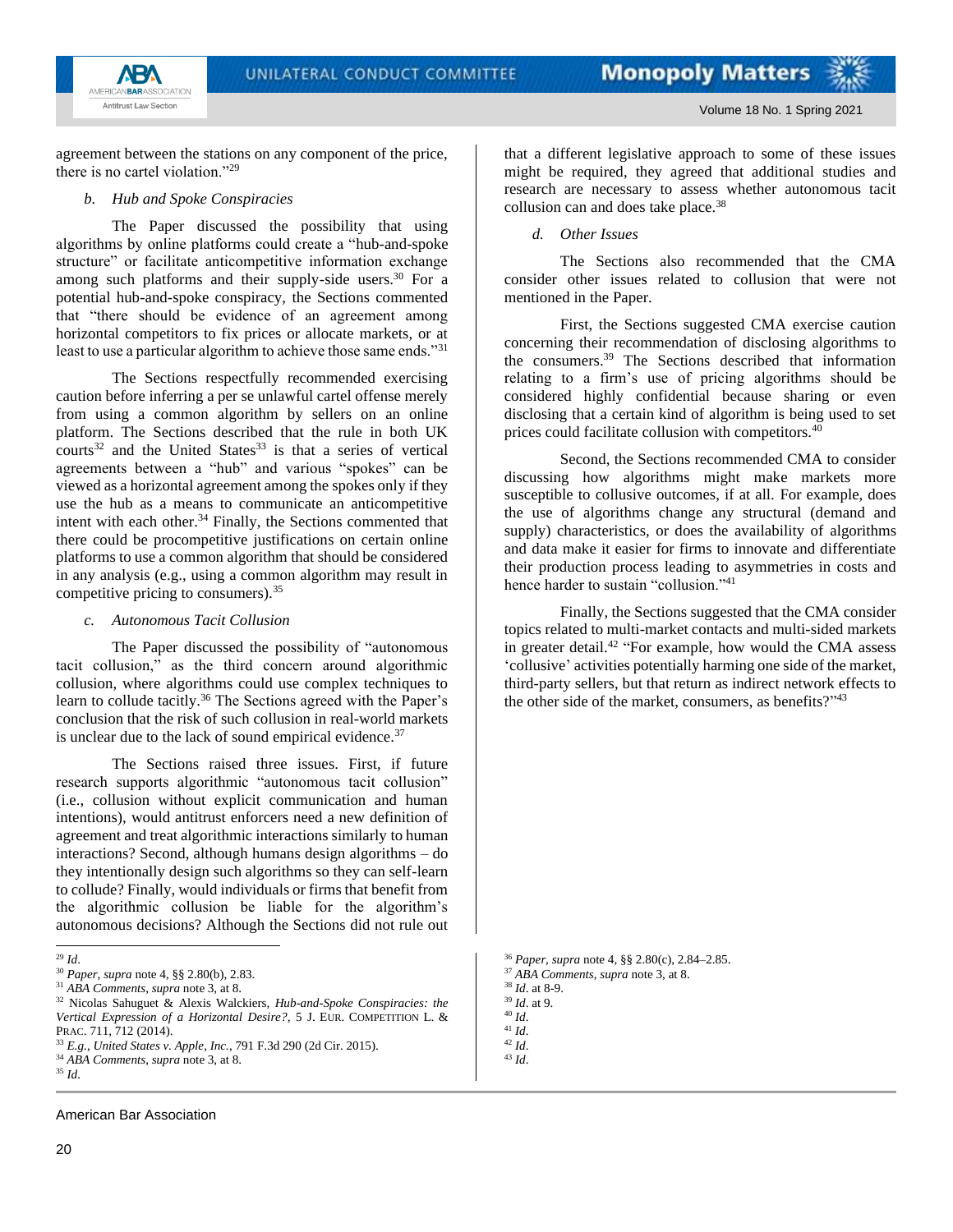

## <span id="page-20-0"></span>**Recap: States v. Google Explained**

## *Sarah Zhang<sup>1</sup>*

On January 14, 2021, Mr. David Kully and Dr. Nancy Rose discussed the recent monopolization claims filed against Google by the Department of Justice ("DOJ") and by state attorneys generals in a program presented by the ABA Antitrust Section's Unilateral Conduct Committee.<sup>2</sup> Mr. Kully is an Antitrust Partner at Holland & Knight and former Chief of the Litigation III section at DOJ. Dr. Rose is the Charles P. Kindleberger Professor of Applied Economics at MIT.

Dr. Rose introduced the background information for this matter. In October 2020, the DOJ filed an action against Google for maintenance of its monopoly in search via exclusion of competitors, which was joined by fourteen state AGs.<sup>3</sup> On December 16, 2020, Texas filed an action against Google focusing on Google's conduct in the "ad tech" space, which was joined by nine other state AGs.<sup>4</sup> The next day, Colorado and thirty-four other state AGs filed another action against Google, alleging the same conduct as the DOJ action plus additional anticompetitive conduct.<sup>5</sup> Finally, there have also been many private class action suits against Google. Dr. Rose explained that the key question in each of these cases will be whether Google's actions reflect anticompetitive "bad acts" or whether Google simply prevailed by being a better competitor. Dr. Rose and Mr. Kully then proceeded to discuss the Texas v. Google and the Colorado v. Google actions in more detail.

## **Texas v. Google**

Mr. Kully presented the following graphic to help explain the Texas allegations:



The Texas action alleged that Google was dominant in each segment of ad tech (ad servers, exchanges & networks, and ad

American Bar Association

buying tools); for example, that Google's Ad Manager had a 90% market share in the ad server segment. Texas further alleged that Google's dominance across all the segments allowed it to work against the interest of the customers; for example, charging 2-4 times higher fees for its ad exchange than the next closest competitor and using its market power in one segment to gain power in another segment. In addition, Texas alleged that Google engaged in conduct that insulated itself against meaningful competition from smaller players.

Mr. Kully then expressed his view that, while the allegations of Google's conduct in insulating itself from smaller competitors seemed credible, the only "real existential threat" to Google was the invention of "header bidding," which he proceeded to explain in more detail. The complaint alleged that in 2014, ad publishers adopted a "header bidding" innovation which allowed them to route inventory to multiple exchanges; by 2017, 70% of publishers were routing inventory to exchanges other than Google. Publisher revenue "jumped overnight" due to header bidding because other exchanges could now compete with Google, and both publishers and advertisers became less dependent on Google's ad servers and exchanges. Google then allegedly took a variety of steps to eliminate the threat to maintain its monopoly. The "most explosive" allegation was that Google bought off Facebook from using header bidding technology. Facebook allegedly agreed to curtail its own header bidding and bid through Google's ad servers instead, and in return, Facebook would receive special auction access and possibly avoid paying exchange fees, as well as receive information and speed advantages when bidding as an advertiser on the demand side. Google also allegedly blocked header bidding by refusing to share necessary information with publishers to compare the performance of different exchanges.

Dr. Rose then expressed her views and observations on the Texas case against Google. She agreed that the header bidding allegations seem like the strongest aspect of the case, in the sense that Google was not simply targeting a potential competitor down the road (e.g., Microsoft and Netscape), but a real threat that has already materialized through innovation. She also noted that Texas appeared to hinge much of its complaint on Google's acquisition of DoubleClick, alleging that there was a dramatic change in Google's behavior in the ad markets once it acquired DoubleClick. Texas did not specifically request

<sup>1</sup> Sarah Zhang is an Associate in the Washington, D.C. Antitrust and Competition practice at Baker Botts L.L.P.

<sup>2</sup> ABA members can view a recording of the program at [https://www.americanbar.org/groups/antitrust\\_law/committees/committee\\_pro](https://www.americanbar.org/groups/antitrust_law/committees/committee_program_audio/january-2021/) [gram\\_audio/january-2021/](https://www.americanbar.org/groups/antitrust_law/committees/committee_program_audio/january-2021/) by clicking on the hyperlink to "States v. Google Explained – January 14, 2021."

<sup>3</sup> Compl., *United States et al. v. Google LLC*, Case No. 1:20-cv-03010 (D.D.C. Oct. 20, 2020), available at [https://www.justice.gov/atr/case/us-and-plaintiff](https://www.justice.gov/atr/case/us-and-plaintiff-states-v-google-llc)[states-v-google-llc](https://www.justice.gov/atr/case/us-and-plaintiff-states-v-google-llc)

<sup>4</sup> Compl., *Texas et al. v. Google LLC*, Case No. 4:20-cv-00957 (E.D. Tex. Dec. 16, 2020), available at [https://www.texasattorneygeneral.gov/sites/default/files/images/admin/2020/P](https://www.texasattorneygeneral.gov/sites/default/files/images/admin/2020/Press/20201216_1%20Complaint%20(Redacted).pdf) [ress/20201216\\_1%20Complaint%20\(Redacted\).pdf](https://www.texasattorneygeneral.gov/sites/default/files/images/admin/2020/Press/20201216_1%20Complaint%20(Redacted).pdf)<br>5\_Complaint%20(Redacted).pdf <sup>5</sup> Compl., *Colorado et al., v. Google LLC*, Case No. 1:20-cv-03715-APM (D.D.C. Dec. 17, 2020), available at [https://coag.gov/app/uploads/2020/12/Colorado-et-al.-v.-Google-PUBLIC-](https://coag.gov/app/uploads/2020/12/Colorado-et-al.-v.-Google-PUBLIC-REDACTED-Complaint.pdf)[REDACTED-Complaint.pdf](https://coag.gov/app/uploads/2020/12/Colorado-et-al.-v.-Google-PUBLIC-REDACTED-Complaint.pdf)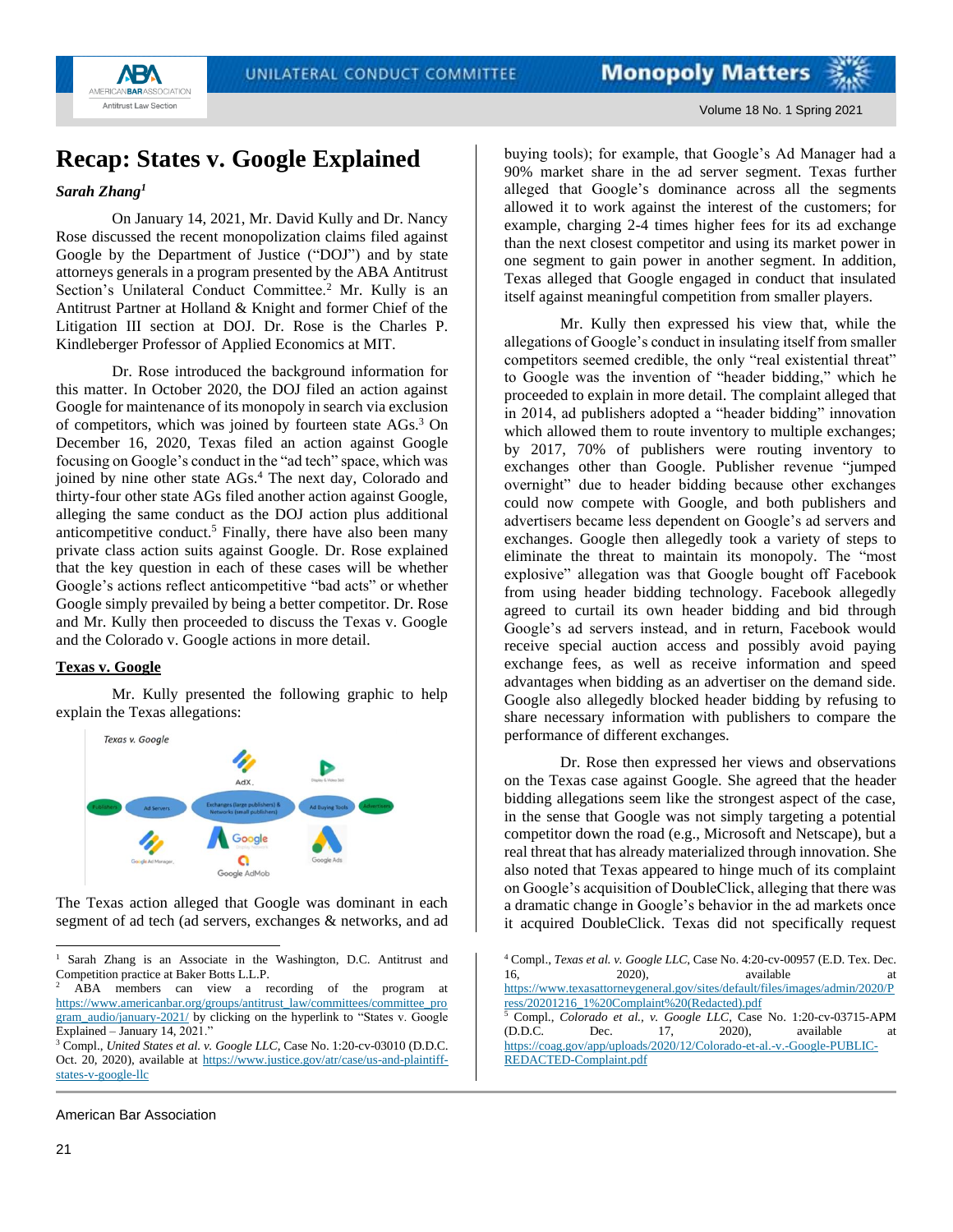

Volume 18 No. 1 Spring 2021

divestiture of DoubleClick, but it did include broad requests for structural and injunctive remedies. Dr. Rose speculated that perhaps this action was a strategy to establish a set of anticompetitive behaviors that were not so much "exclusionary" in the conventional Section 2 sense, but that were enabled by an anticompetitive acquisition leading to the alleged harms.

## **Colorado v. Google**

Mr. Kully explained that Colorado effectively alleged the same relevant markets as the DOJ complaint – "general search services," "general search text advertising," and "general search advertising." Colorado also alleged the same kind of anticompetitive conduct, that Google uses "its massive financial resources" to obtain de facto exclusivity over all search access points.

However, Colorado included two additional conduct allegations:

- 1. Google operates its SA360 service in a biased manner, preventing advertisers from evaluating effectively performance of search advertising on Bing, and
- 2. Google responds to consumer searches in a way that prevents specialized vertical providers from receiving the traffic they need to compete effectively with Google.

Mr. Kully found the second allegation regarding disadvantaging specialized vertical providers the most intriguing. The allegation was that specialized vertical providers such as Hotels.com must rely on Google for traffic because there are no other search engines. If these providers could obtain enough direct search traffic, then they could potentially bypass Google and partner with alternative search engines such as Bing to increase Bing's prominence and undercut Google's monopoly. Google allegedly took steps to block the specialized vertical providers from achieving scale, for example, by pushing these providers lower in search results. In Mr. Kully's view, the claim seemed to be largely that Google is trying to make money off the searches in these verticals and has a good reason not to promote the specialized vertical providers in the way that those entities would like – so why isn't this allegation just like *Trinko*? Aren't these specialized providers just looking for access on Google's site, and Google shouldn't be obligated to give it to them?

Dr. Rose responded that she was more sympathetic towards that part of the complaint. One of Google's defenses was that it doesn't have a monopoly in search – for example, a large portion of product searches now occur directly on Amazon. As such, Google likely has a reasonable concern in preventing competitor entry in search. She believes that *Trinko* is something the plaintiffs will need to wrestle with, since the courts have put a lot of pressure on plaintiffs' cases to show that they really fit into the Section 2 bucket. But the fact that the alleged behavior seems to have developed more recently and perhaps coincidentally with how Amazon has managed to eat into Google's product search market, makes the allegations more credible that Google was trying to shut down potential competition rather than simply competing more aggressively.

Mr. Kully closed with the observation that Colorado's first additional allegation on Google's SA360 service was missing any allegation that Google has market power there or that any advertiser needs to use that service. The complaint alleged that Google's misuse of that service "harms the competitive process," but that did not sound like a Section 2 claim to him. Ultimately, he believes that Colorado's additional allegations didn't seem to add a lot to the DOJ complaint against Google.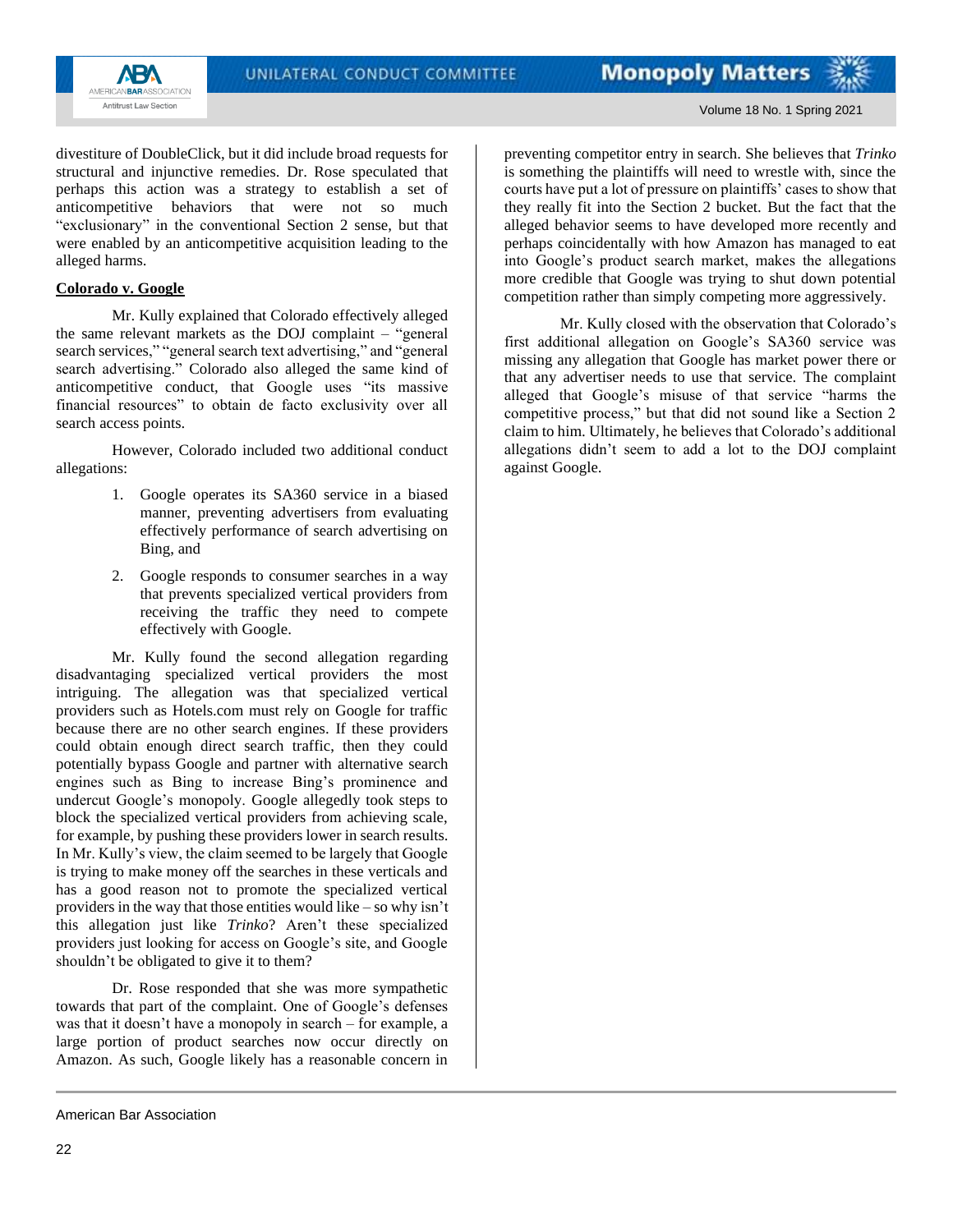

# <span id="page-22-0"></span>**Recap: Podcast on Data Scraping and Monopolization—A Discussion of** *hiQ Labs, Inc. v. LinkedIn Corp.*

### *Jonathan Justl<sup>1</sup>*

The Unilateral Conduct Committee recorded a podcast on January 19, 2021 discussing the tension between antitrust and privacy law principles when examining the conduct of an alleged monopolist to prevent data scraping by a competitor, with a focus on the decisions to date in the pending *hiQ Labs, Inc. v. LinkedIn Corp.* case.<sup>2</sup>

Jonathan M. Justl, an antitrust attorney at Morgan, Lewis & Bockius LLP, moderated the discussion. The two panelists were Maureen K. Ohlhausen, chair of the antitrust group at Baker Botts LLP and former Acting Chairman and Commissioner of the FTC, and Gerard M. Stegmaier, an attorney at Reed Smith LLP where he focuses on the intersection of technology and antitrust law.

In *hiQ*, a data analytics company called hiQ filed a lawsuit against LinkedIn after LinkedIn allegedly blocked it from collecting information via automated bots that users had made publicly available on LinkedIn's professional networking website. The information obtained from public profiles allegedly was a key input into hiQ's proprietary analytics products, which it sold to businesses to enable them to identify employees who were most at risk of being recruited by another employer and to summarize employees' aggregate skills so they can identify any skill gaps among employees.<sup>3</sup>

Following hiQ's launch in 2012, LinkedIn began offering its own competing product to provide employers with similar analytics based on LinkedIn's data. After LinkedIn implemented technical measures to block hiQ from accessing public profiles, hiQ filed a complaint asserting claims for intentional interference with contract and unfair competition under California's Unfair Competition Law, and moved for a preliminary injunction to require LinkedIn to stop blocking its access.<sup>4</sup> The district court granted a preliminary injunction in favor of hiQ, and the Ninth Circuit affirmed.<sup>5</sup> LinkedIn filed a petition for certiorari with the Supreme Court, which remains pending.

Meanwhile, hiQ filed an amended complaint with the district court in which it asserted claims under Sections 1 and 2

During the podcast, the panelists discussed their views on how hiQ brings together seemingly clashing areas of law, including privacy law's push to give consumers more control over usage of their data, antitrust law's concern that restricting access to data may harm competition in some circumstances, and intellectual property law's concern with enabling innovators to receive a sufficient reward for their investments to preserve incentives to innovate. The discussion focused on the extent to which these different areas of law can be reconciled to protect privacy rights and incentives to innovate without harming competition.

The panelists also discussed potential ways to reconcile the district court's rulings granting a preliminary injunction to hiQ but later granting LinkedIn's motion to dismiss antitrust claims in the amended complaint. They emphasized as a key factor the challenges plaintiffs face in antitrust cases when seeking to prove a defendant operates an essential facility or challenging a defendant's independent decision not to share data with competitors even if the competitors allegedly need the data in order to compete.

Last, the panelists discussed how shifts in privacy law toward giving users more control over their data may affect competition, and how a response by competition law in favor of sharing data could affect privacy rights. They also presented their views on how to properly balance privacy interests, antitrust law, and the need to protect intellectual property rights to preserve incentives to innovate where they point in different directions.

<sup>&</sup>lt;sup>1</sup> Jonathan M. Justl is an Associate who practices antitrust and competition law in the New York office of Morgan Lewis.

ABA members can view the podcast recording at [https://www.americanbar.org/groups/antitrust\\_law/committees/committee\\_pro](https://www.americanbar.org/groups/antitrust_law/committees/committee_program_audio/feb-21/22621-datascraping/) [gram\\_audio/feb-21/22621-datascraping/.](https://www.americanbar.org/groups/antitrust_law/committees/committee_program_audio/feb-21/22621-datascraping/) <sup>3</sup> *hiQ Labs, Inc. v. LinkedIn Corp.*, 938 F.3d 985, 991 (9th Cir. 2019).

of the Sherman Act for monopolization, attempted monopolization, and unreasonable restraints of trade.<sup>6</sup> This time, however, the district court granted LinkedIn's motion to dismiss the antitrust claims, holding that hiQ had failed to allege a proper antitrust product market for "people analytics" and that the various theories of anticompetitive conduct alleged by hiQ such as a refusal to deal did not plausibly violate the antitrust  $laws<sup>7</sup>$ 

<sup>4</sup> *Id.* at 995. 5 *Id.* at 1005.

<sup>6</sup> *hiQ Labs, Inc. v. LinkedIn Corp.*, 485 F. Supp. 3d 1137, 1143 (N.D. Cal. 2020).

<sup>7</sup> *Id.* at 1149, 1151, 1155.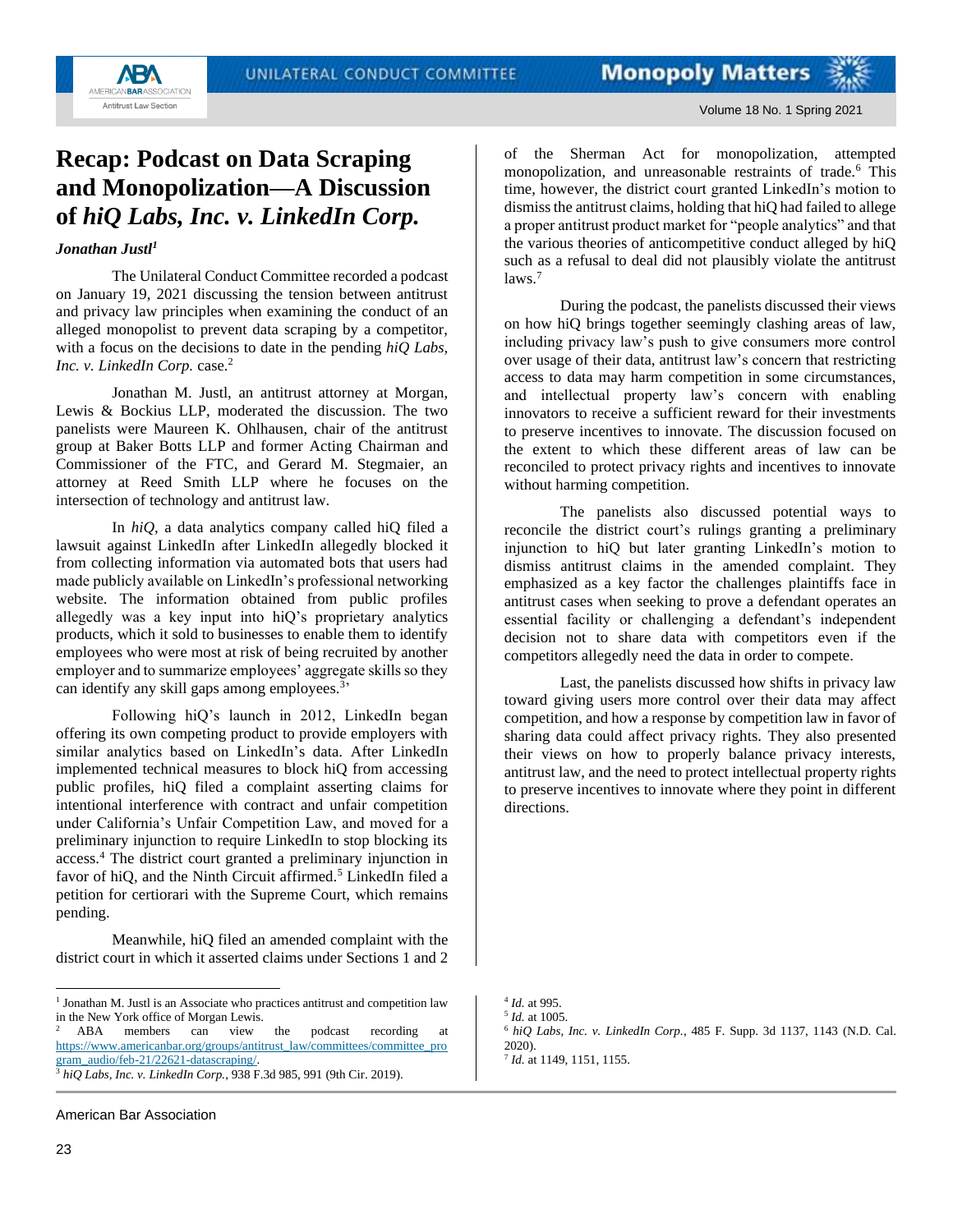



## <span id="page-23-0"></span>**Recap: The Blue Cross Blue Shield Association Proposed Class Settlement**

## *Kristina Gliklad<sup>8</sup>*

The Unilateral Conduct Committee held a seminar on January 7, 2021 to explain the proposed class settlement by the Blue Cross Blue Shield Association ("BCBSA") with the Subscriber Class representatives in *In re Blue Cross Blue Shield Antitrust Litigation*, No. 2:13-cv-20000-RDP.<sup>9</sup> The proposed settlement includes both payment of substantial monies (\$2.67 billion) and significant changes to BCBSA's business practices. Anthony Swisher, antitrust partner at Baker Botts L.L.P., and Dionne Lomax, managing director of Antitrust and Trade Regulation at Affiliated Monitors, Inc., and Professor at Boston University School of Law, examined the BCBSA settlement and its implications for the healthcare industry. Below is a summary of the discussion.

#### *Background*

The *In re Blue Cross Blue Shield Antitrust Litigation* saga began over eight years ago when subscribers of individual blue plans filed a nationwide class action against BCBSA and its member plans ("Blue plans") (collectively, "Defendants"). The plaintiffs alleged, among other things, that Defendants violated Sections 1, 2, and 3 of the Sherman Act by using BCBSA's rules pertaining to the use of its trademarks to unlawfully restrain competition between the Blue plans, causing consumers to pay higher rates for health insurance. After forty similar cases were filed across the country, the actions were converted into an MDL proceeding in the Northern District of Alabama.

The Subscriber Class plaintiffs allege that the Blue plans stopped competing against each other in the 1980s after they entered into a series of trademark licensing arrangements with BCBSA to use the Blue trade name; this allegedly forced them to consolidate and restricted their abilities and incentives to compete. According to the plaintiffs, the thirty-five independent Blue plans own and control BCBSA, which acts as their licensor and is governed by a board of directors, two-thirds of which must consist of CEOs or board members from the various Blue plans. The theory is that the Blue plans use BCBSA as a formalistic shell to enter into per se unlawful agreements.

Specifically, the Subscriber Class plaintiffs argue that the Defendants: (1) allocated the Blue plans' geographic territories; (2) limited the Blue plans from competing against each other even when they are not using the Blue brand, by mandating that a Blue plan derive at least two-thirds of its national health insurance revenue from its Blue branded services, regardless of the availability of non-Blue alternatives; (3) restricted the right of any Blue plan to be sold to a company that is not a member of BCBSA; and (4) agreed to other ancillary restraints on competition. The plaintiffs point to the licensing arrangements as the scheme's policing mechanism, whereby Blue plans that violate these restrictions face the penalty of having their license and membership in BCBSA terminated.

#### *Settlement*

On November 30, 2020, the district court preliminarily approved a proposed settlement agreement resolving the Subscriber Class claims. The settlement consists of monetary and injunctive relief, as well as the creation of a five-year monitoring committee. On the monies side, the Defendants agreed to pay \$2.67 billion into settlement funds, wherein \$1.9 billion will be available for authorized class members to submit a claim for distribution, \$100 million will go towards notice and administrative costs, and approximatively \$667 million will go towards attorney's fees (representing up to 25% of the settlement fund). But it is the injunctive relief terms that are "the polestar of this settlement"<sup>10</sup> with the potential to reshape the state of competition in health insurance markets going forward.

First, the proposed injunctive relief eliminates the Blue plans' national revenue cap on competition which currently requires them to maintain at least two-thirds of their revenue from Blue businesses, pursuant to its national best efforts rule ("NBE"). Because the NBE rule limits the Blue plans' ability to enter into transactions, including acquisitions by Blue plans or of Blue plans by non-Blue plans, its elimination quells the plaintiffs' concerns about the Blue plans' incentives to invest in and expand their use of non-Blue brands. To put the effect of this provision in context, during the

[https://www.bcbssettlement.com/admin/services/connectedapps.cms.extension](https://www.bcbssettlement.com/admin/services/connectedapps.cms.extensions/1.0.0.0/asset?id=25abdffc-ca8d-4c25-af5a-ea71324ce124&languageId=1033&inline=true) [s/1.0.0.0/asset?id=25abdffc-ca8d-4c25-af5a-](https://www.bcbssettlement.com/admin/services/connectedapps.cms.extensions/1.0.0.0/asset?id=25abdffc-ca8d-4c25-af5a-ea71324ce124&languageId=1033&inline=true)

<sup>8</sup> Kristina Gliklad is an Associate in the Washington, D.C. Antitrust and Competition practice at Baker Botts L.L.P.

<sup>9</sup> ABA members can view a recording of the program at [https://www.americanbar.org/groups/antitrust\\_law/committees/committee\\_pro](https://www.americanbar.org/groups/antitrust_law/committees/committee_program_audio/january-2021/010721-explaining/) [gram\\_audio/january-2021/010721-explaining/](https://www.americanbar.org/groups/antitrust_law/committees/committee_program_audio/january-2021/010721-explaining/) by clicking on the hyperlink to "Explaining the Proposed Blue Cross MDL Settlement – January 7, 2021.". The proposed settlement, its preliminary approval, and other related documents are

available at the Blue Cross Blue Shield website at [https://www.bcbssettlement.com/documents.](https://www.bcbssettlement.com/documents) 

<sup>10</sup> Order Prelim. Approving Settlement at 38, *In re Blue Cross Blue Shield Antitrust Litig.*, 308 F. Supp. 3d 1241, 1267 (N.D. Ala. 2018) (No. 2:2013-cv-20000), *available at*

[ea71324ce124&languageId=1033&inline=true.](https://www.bcbssettlement.com/admin/services/connectedapps.cms.extensions/1.0.0.0/asset?id=25abdffc-ca8d-4c25-af5a-ea71324ce124&languageId=1033&inline=true)